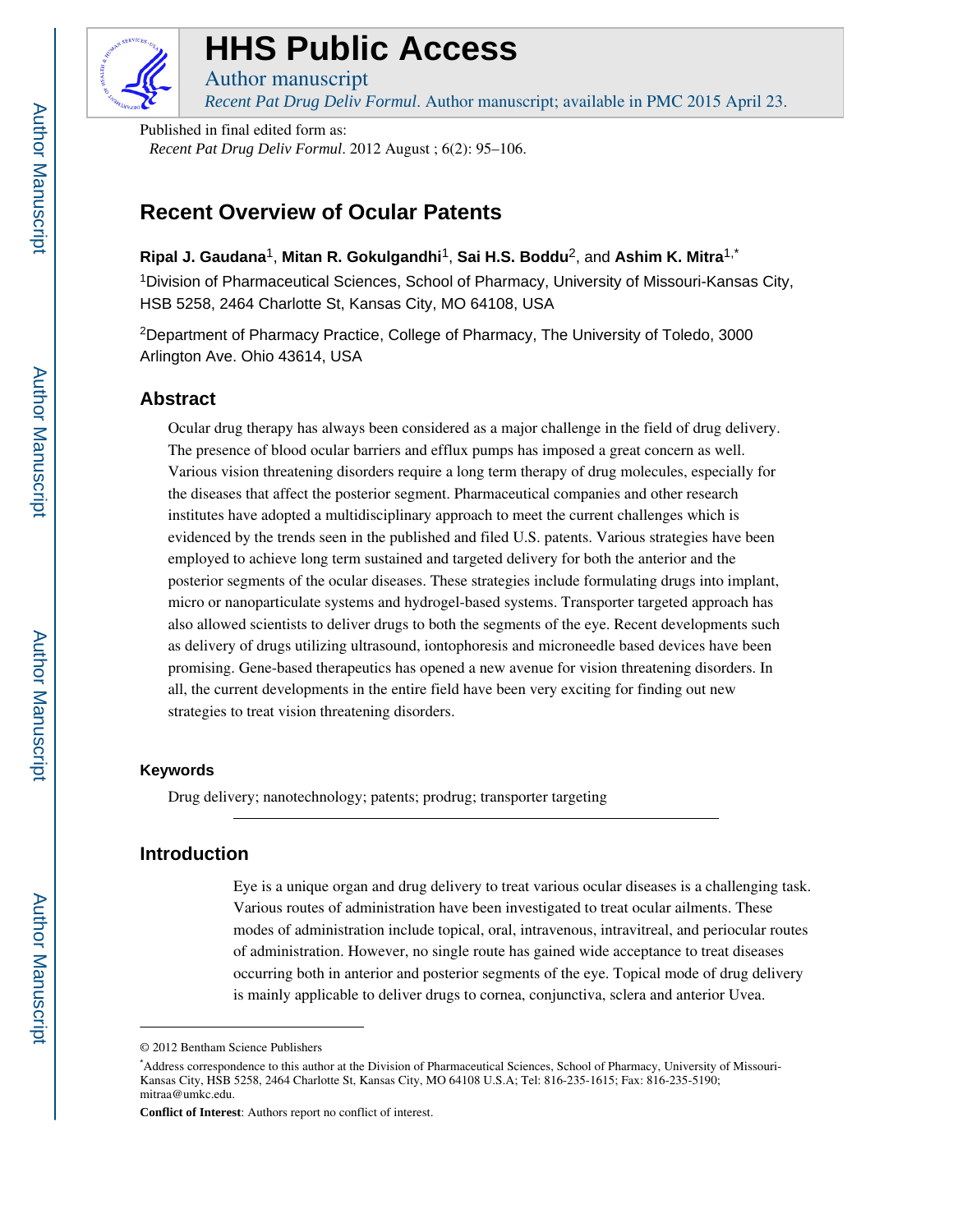Penetration of drug molecule to the deeper ocular tissue is negligible due to various precorneal factors (solution drainage, blinking, tear film, tear turn over, and induced lacrimation) and anatomical factors (lipoidal nature of corneal epithelium, hydrated nature of corneal stroma, and presence of tight junctions etc.) [1]. Hence this route may not be used to treat diseases of retina. Systemic administration has also failed to deliver drugs to the targeted ocular tissues in anterior and posterior segments of the eye due to presence of ocular barriers. These barriers are known as blood-aqueous barrier and blood-retinal barrier, respectively. Blood-aqueous barrier is composed of the endothelium of the iris/ciliary blood vessels and the non-pigmented ciliary epithelium, while blood-retinal barrier is made up of retinal capillary endothelial cells and retinal pigment epithelium cells (RPE). Due to above mentioned barriers; a therapeutic concentration of drug is not achieved in desired ocular tissues even after administration of a higher dose. Hence, this route has also not gained momentum in treating ocular diseases. After oral administration, drug has to go through first pass metabolism before systemic exposure. Hence, this route has not been considered as a potential route to treat various anterior and posterior segment diseases. Intravitreal and periocular routes of administration have gained momentum in last decade to deliver drugs to the targeted ocular tissues especially to the retina. Intravitreal administration of drug leads to rapid achievement of higher concentration in retinal tissue to treat posterior segment diseases. However, the administration process is very painful and hence this route suffers from poor patience compliance. Various approaches have been adopted to deliver drug to the retinal tissue after transscleral/subconjunctival mode of administration. However, different dynamic barriers (conjunctival blood and lymphatic circulation) rapidly clear drug molecule after transscleral administration [1]. Hence designing drug therapy for ocular diseases has always been considered as a major challenge for scientists in the field. A detailed description of anatomy, physiology and barriers is beyond the scope of this manuscript. A reader is encouraged to refer to our previously published literature to get more insight into above topics. The description of barriers has been explained in previously published literature in detail [2-4, 5]. Pharmaceutical companies have actively pursued various strategies which have been adapted to deliver drug effectively to targeted tissues especially for the posterior segment diseases. Current literature in the field such as published papers, published and filed patents reinforce the same idea of adaptation of novel approaches in the field of ocular drug delivery.

A lot of research was focused on the synthesis and development of new drug molecules which can be effective in various ocular ailments. Pharmaceutical companies have also exploited new therapeutic indications for the available drug molecules. This was largely accomplished to avoid higher cost of new drug development and expedite regulatory approval. The transporter targeted drug delivery system has gathered a lot of attention because of its non-invasive nature, ability to transport a wide variety of substrates and ability to overcome inherent problems with drug molecules such as solubility, stability, permeability etc. In this concept, promoiety (nutrient) has been attached to a parent drug molecule so that it can be recognized by the transporters present on various ocular tissues. Recent trends in the development of prodrug strategies of therapeutic molecules have been very promising [6]. This approach has been shown to overcome efflux-related problems of many drugs.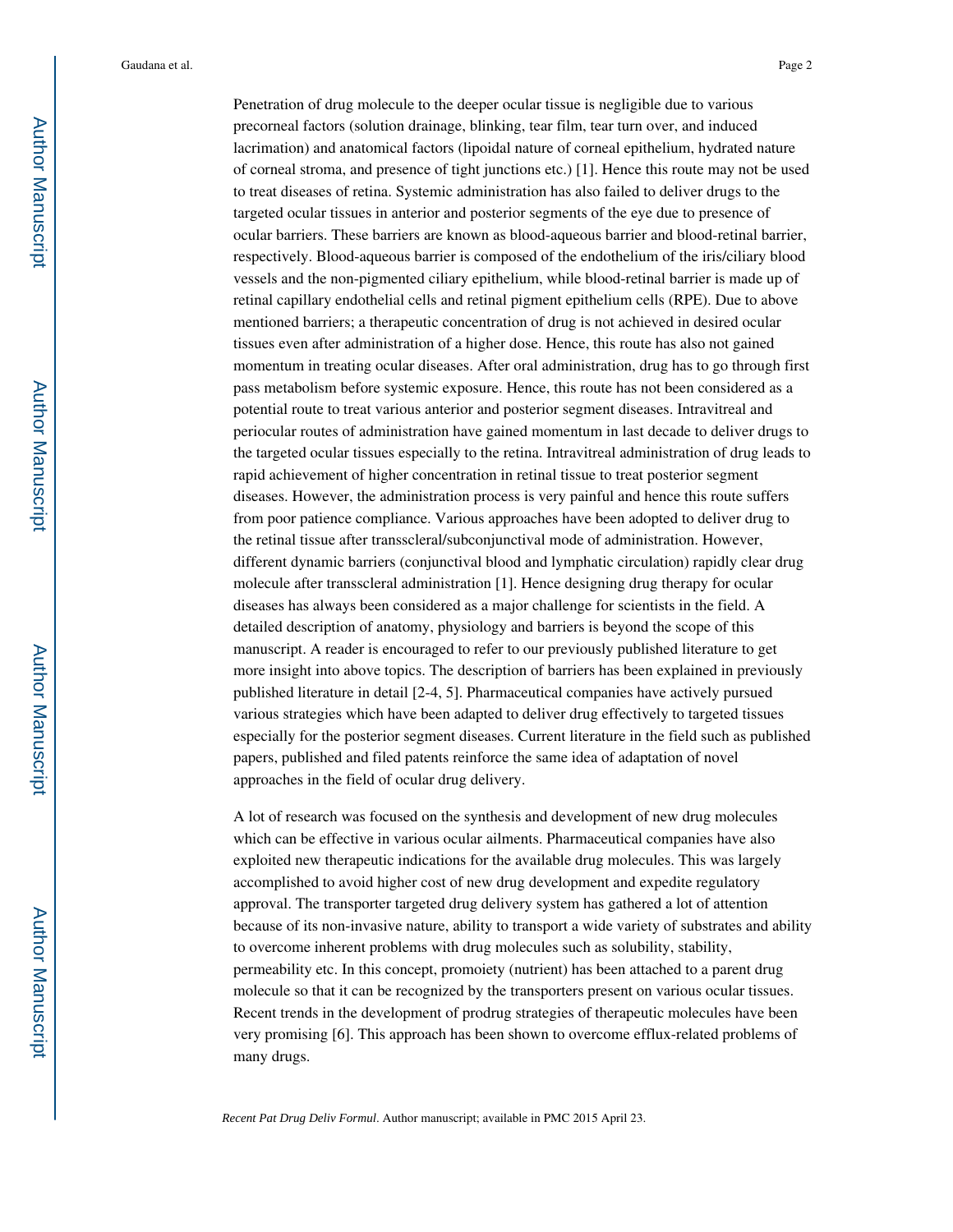In the last decade, a wide variety of formulations and devices have been employed for treatment, diagnosis and delivery purposes. Achieving sustained and controlled release of drug molecules at the particular desired site is a long-term objective for many ocular ailments. Rapid development of sustained release implants and hydrogel-based formulations occurred mainly because of their potential to deliver drug for a longer period of time. Various other dosage forms such as microparticles, nanoparticles and liposomes have also been developed to obtain sustained drug delivery and to target drug moiety [7]. Several novel ocular dosage forms have also been developed to enhance the penetration of drug into ocular tissues. Recently, various non-invasive methods of drug delivery were also designed such as ultrasound, iontophoresis and microneedle-based delivery of therapeutics.

A trend was also seen in the development of gene-based therapeutics, which can effectively treat diseases especially in posterior segment disorders. Delivery of these therapeutics has also been challenged by the intrinsic nature of these molecules. Wide ranges of techniques were also employed to deliver the therapeutic agents. Improvement in safety, efficacy and targeting desired cells were among the basic requirements of this therapy [8].

In the present chapter, we have attempted to cover both the published and filed U.S. patents that accompany all the above-mentioned developments happened in the last decade. We have briefly focused on the developments of new drug molecules, their application, drug delivery devices/systems and gene-based therapeutics.

#### **Development of New Drug Molecules**

A wide variety of new molecules have been developed and tested against disease conditions of both the segments. A clear trend and momentum were seen in the development of molecules for the treatment of posterior segment ailments particularly for the visionthreatening disorders. In Table 1, we have summarized the development of new molecules occurred in the last decade for the treatment of various posterior segment ailments such as wet age related macular degeneration (AMD), proliferative vitreo-retinopathy (PVR), uveitis etc. and anterior segment ailments (glaucoma, cataract, dry eye etc.). We have also briefly summarized some important developments in the following write-up.

The U.S. patent application no 20080103211 filed by Robert Collier mentions the use of levo-betaxolol, a betaadrenoceptor antagonist for the treatment of ocular pathologies of the outer retina. The inventors have developed levobetaxolol and studied its *in vivo* performance as well. Levobetaxolol was found to inhibit photo-oxidative induced retinopathy in male Sprague Dawley rats. They also claimed to study preservation of vision and up-regulation of retinal endogenous neurotrophic factors [9].

In another patent, the inventors have disclosed the use of novel water-soluble tryptophanyltRNAsynthetase-derived polypeptide for the inhibition of neovascularization. *In vivo*  efficacy of these molecules was also claimed in the disclosure [10].

In a patent disclosed by Alcon (Robert Collier *et al*), the use of compounds with 5-HT1A agonist activity for the treatment of the outer retina was disclosed. The inventors have successfully studied the retinal-protective effect of these compounds in photo-oxidative-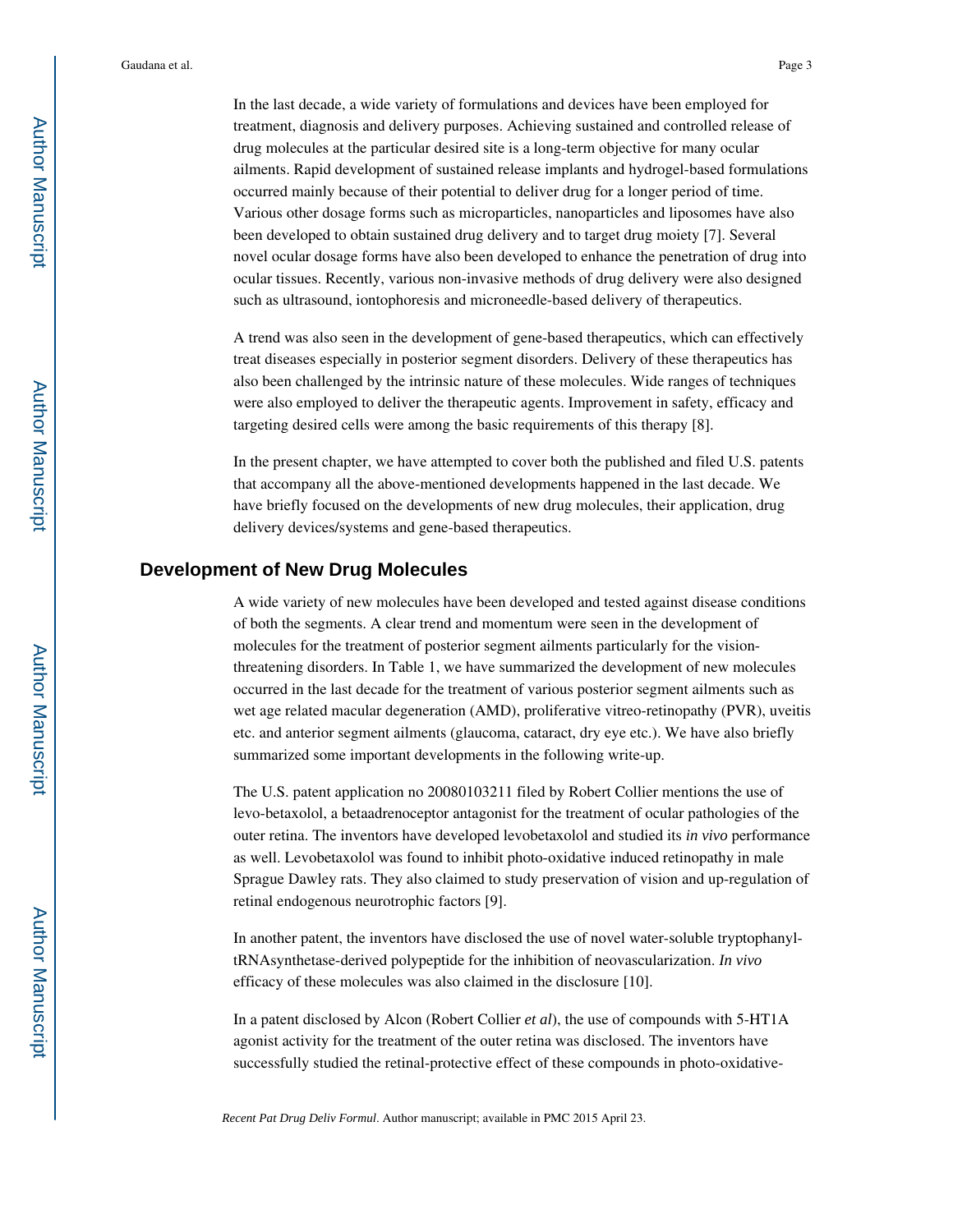induced retinopathy paradigms. These molecules have shown functional and structural protective effect in photo-oxidative-induced retinopathy in the rat model at the dose of 1mg/ml [11].

A patent disclosed by Stephen Donovan from Allergan Inc. mentioned the use of botulinum toxin for the treatment of various ocular disorders in the form of an implant. The botulinum neurotoxin was administered via the intravitreal route and concentration in the vitreous humor was observed 10 times higher than aqueous humor. Intravitreal-sustained release dosage forms were developed by encapsulating the toxin into the PLGA polymers. The inventors have claimed to formulate a pulsatile release dosage form, water-in-oil emulsion and controlled-release microsphere-based formulation to achieve the extended release of the neurotoxin [12].

Recently, the delivery system of a sirtuin-activating agent, resveratrol, was developed and patented by Allergan Inc. The inventors claimed to use this formulation for the treatment of posterior segment disorders like AMD and macular edema. The inventors have shown prolonged retinal ganglion cell survival and neuroprotection by administration of resveratrol embedded in biodegradable polymer like PLGA [13].

In an interesting patent filed by Alcon Inc., the inventors have claimed the effect of a vitamin supplement which acts as an antioxidant to treat AMD along with anecortave acetate. These vitamins include vitamin C, vitamin E, betacarotene and zinc oxide. This supplement has been proven to improve vision significantly in the human [14].

In another patent, anti-prostaglandins have been shown to treat neovascularization in various parts of the eye. The inventors have delivered flurbiprofen at neutral pH and claimed to inhibit neovascularization in different parts of the eye. The same inventors have also claimed to treat neovascularization using heparin and tetracycline derivatives. In another attempt to treat autoimmune ocular inflammatory diseases in the human subject, compounds which inhibit the interleukin-23 (IL-23)/interleukin-17 (IL-17) were developed. The inventors have also performed *in vivo* studies to demonstrate inhibition of interleukin-23 (IL-23)/interleukin-17 (IL-17) following administration of their antagonist compounds [15].

Inosine monophosphate dehydrogenase (IMPDH) was found to play a crucial role in cell proliferation. Utilizing this concept, the inventors at Johns Hopkins University have hypothesized the use of IMPDH inhibitors in the treatment of angiogenesis. These molecules have shown anti-proliferative activities both *in vitro* (inhibition of HUVEC proliferation) and *in vivo* (in a rat model) [16].

#### **Transporter Targeted Prodrug Approach**

Transporter targeted drug delivery has been considered as a viable alternative to deliver drugs to various ocular tissues. This approach includes targeting nutrient transporters present on various ocular tissues. In this approach, a parent drug moiety is being modified in such a way that it becomes a substrate of influx transporter. For this purpose, amino acid/peptide/ monocarboxylate transporter/vitamins and other nutrients have been conjugated with parent drug moieties. Following administration into the eye, due to presence of the promoiety, this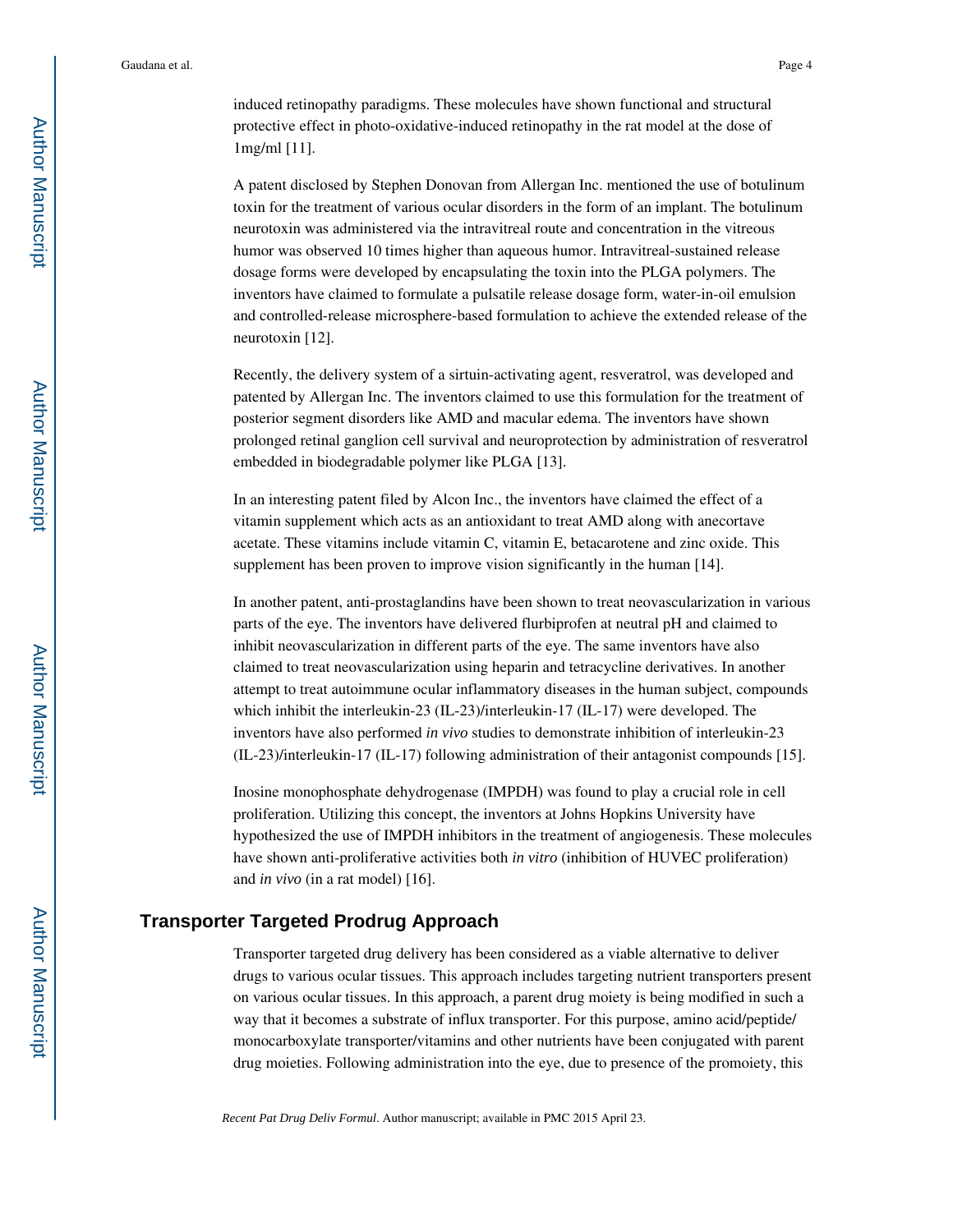prodrug will be trans-located by the influxtransporter resulting in high permeability [17]. Evasion of efflux pumps such as Pgp, MRP and BCRP can also be achieved by utilizing this approach Fig. (1).

In a recent patent from our laboratory, prodrugs of quinidine hydrochloride were synthesized. Quinidine has been shown as a substrate of efflux transporters that results in significant reduction in the cell permeation following administration. We have developed (valine conjugated) prodrugs of the quinidine (val-quinidine and val-val-quinidine) which have shown higher affinity for the peptide transporters and less affinity for the efflux transporters Fig. (2). Transport of the quinidine prodrug was mediated by a carrier-mediated process resulting in higher permeation as compared to the parent drug (1.5 and 3 times higher permeability of val- quinidine and val-val- quinidine compared to parent drug), which was a substrate of the efflux transporter [18].

This approach has further been exploited by Patrick Hughes from Allergan Inc. They claimed to make the prodrug of a wide variety of drug molecules which can be recognized by influx transporter and bypass efflux transporters. These investigators proposed to make glycyl and tryptophyl ester prodrug of bimatoprost (targeting amino acid transporters); glycylsarcosine ester of bimatoprost(targeting peptide transporters); succinate ester of bimatoprost (targeting monocarboxylic acid transporter); uridine di-ester of bimatoprost (targeting nucleoside transporters); and D-glucopyranosyl ester of dexamethasone (targeting glucose transporter) [19].

In a novel way to enhance drug delivery utilizing the transporter targeted approach, guanidino and amidino moieties were covalently conjugated to the parent drug molecules. Inventors have also used the linker whenever required in between parent moiety and transporter. The inventors have also used D-arginine to conjugate with the parent drug. Darginine was preferred over L-arginine because conjugates containing D-arginine were found to be more stable than the conjugates of L-arginine [20].

In a recent development to treat glaucoma, parent moiety was conjugated with the acetylcholine or the psuedoacetylcholine group. These conjugates will have the ability to bind to the acetylcholine or psuedoacetylcholine receptors present on the cell surface. This selective binding to receptors will improve the internalization of the parent drug. The prodrug would convert back to the parent drug in the cell cytoplasm where the drug would later chelate to calcium ions to produce its therapeutic activity [21].

In a totally different approach to deliver drug to posterior segment diseases following oral administration, the therapeutically active drug was covalently bound to xanthophyll,a carotenoid. This concept exploits the fact that retina and macula have natural tendencies to concentrate xanthophylls. Hence, the inventors have hypothesized to make a prodrug by covalently linking drug molecules to these xanthophylls. Selective uptake of the prodrug would be facilitated due to the presence of the carotenoid. The inventors disclosed the synthetic method to form the prodrug by attaching zeaxanthine to various drug molecules used in ocular ailments such as ciprofloxacin, fluocinolone, etoposide etc. This sort of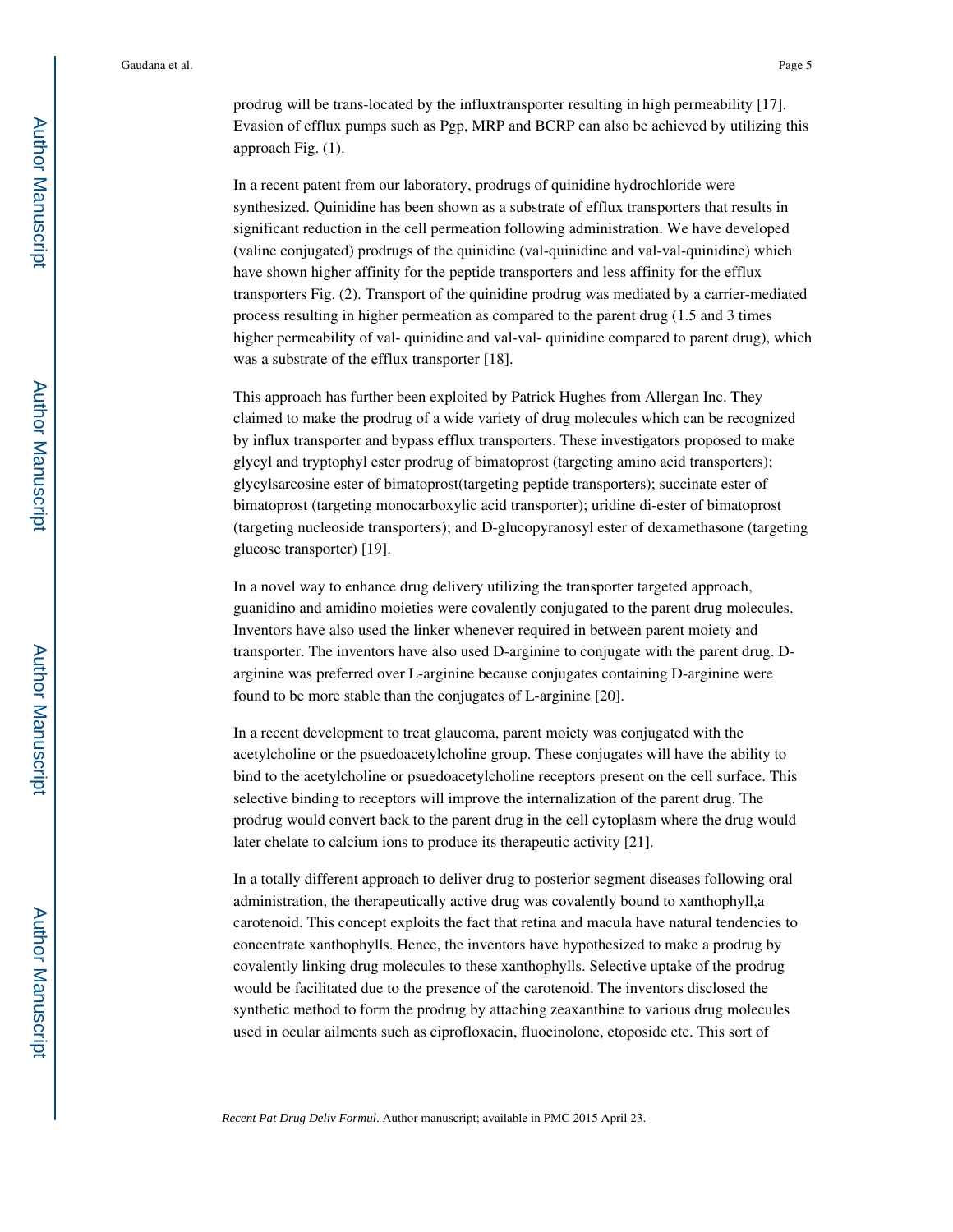prodrug-based delivery approach would allow non-invasive targeting of drug molecules following oral administration [22].

In an interesting development, Rabinovich-Guilatt Laura has developed the prodrug of dexamethasone by attaching palmitic acid to it. The inventors have aimed to decrease the adverse effect of the parent drug on other tissues such as glaucoma. They hypothesized a higher uptake of lipophilic ester prodrug of dexamethasone palmitate in inflammatory cells compared to normal cells resulting in improved site specific targeting. Slow hydrolysis of the prodrug would give sustained release at the targeted retinal site and fewer side-effects in other ocular tissues. Two months following the intravitreal injection of same dose of drug and prodrug, undetectable amount of drug was observed in aqueous humor generated from the prodrug. This *in vivo* experiment suggests less toxicity of the prodrug compared to the dexamethasone. This study would be very significant, since, by utilizing this approach, vision-threatening adverse effects of dexamethasone can be avoided [23]. In another attempt to deliver drugs non-invasively to retina, some inventors have hypothesized the delivery of a prodrug following subconjunctival injection. They have prepared ester prodrug of tazarotene which will convert to the parent drug following the enzymatic breakdown by esterases. This slow regeneration of parent moiety would significantly diminish the side effect on the other part of the eye such as elevation in intraocular pressure etc. [24].

In a recent development, vitamin D was found to inhibit angiogenesis. Utilizing this fact, some inventors have developed a method to deliver calcitriol to inhibit angiogenesis. They have also demonstrated inhibitory effects on migration, capillary morphogenesis and proliferation of retinal cells [25].

#### **Drug Delivery Devices and Implants**

Various strategies have been adopted by pharmaceutical scientists to formulate and deliver drug molecule to various targeted ocular sites. It is beyond the scope of this manuscript to cover in detail all developments in the field of drug formulation, delivery and designing devices for various purposes. So, we have attempted to summarize recent updates in the field of development of various devices, implants and formulations in Table 2 and 3 respectively. We have also attempted to deal briefly with the most widely investigated avenues in ocular drug delivery in the following discussion.

Technological revolution in ophthalmic drug delivery has resulted in the development of microchip arrays. The inventors in a recent patent have described the sophisticated design of a microarray chip device which enables them to modulate the delivery of drug molecules in the ophthalmic region. Microchip array consists of device elements and each element is composed of reservoirs. The drug molecule is placed in a reservoir either in a pure form or in a matrix that releases drug in the desired fashion. The device can conform to curved shape and hence accessible to curved or rounded tissue in the eye. The communication to the device can be made by a laser source that initiates the reservoir to release the drug. The release from each reservoir can be made different by using different release system for the reservoir and hence the kinetics can be varied. This research has a breakthrough in the delivery system since many drugs can be incorporated in the same device. The categories of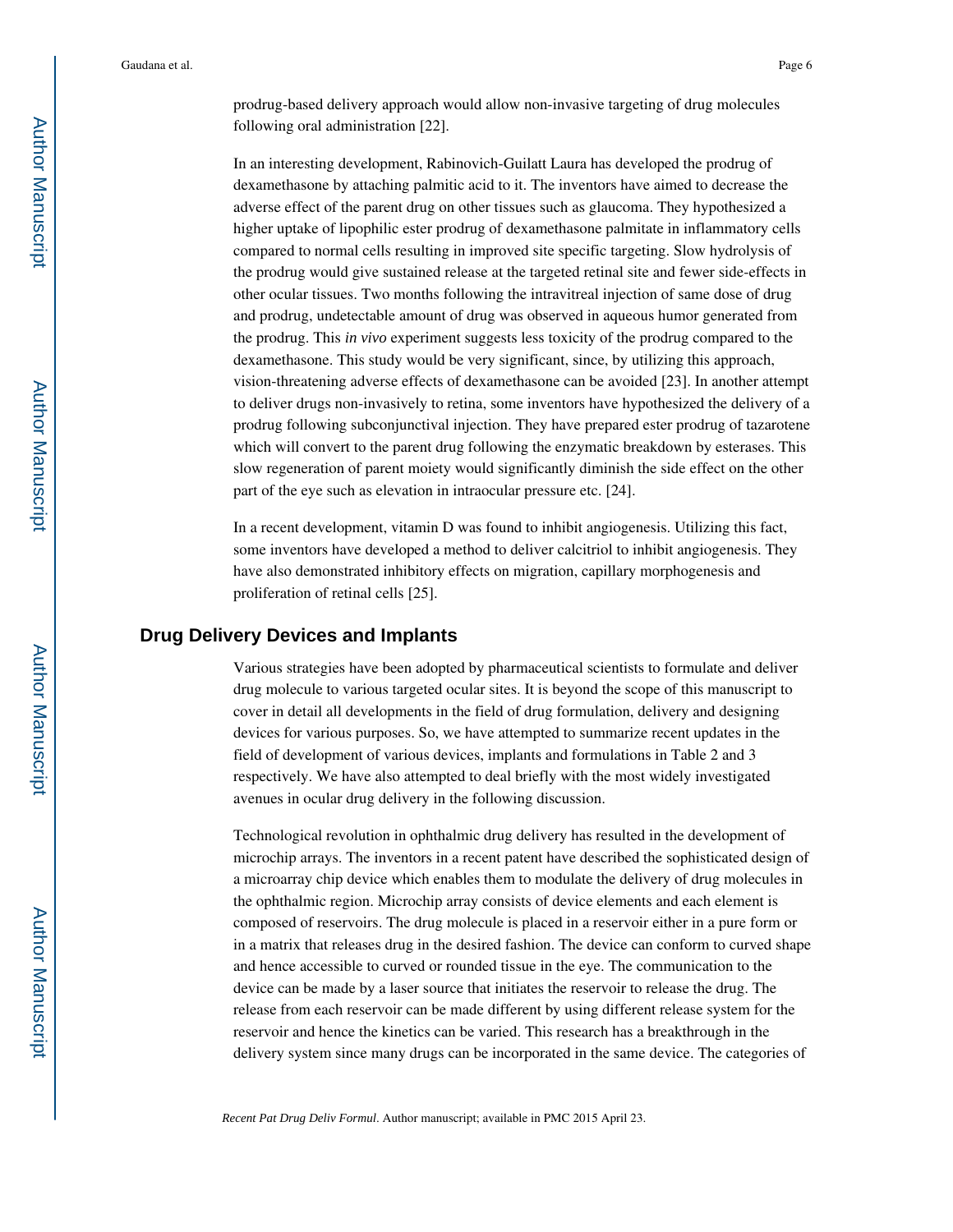drugs such as antibiotics, antiviral, immunomodulators etc. can be delivered by this technique. The inventors have claimed to use an implant for the treatment of ocular diseases such as wet AMD, macular degeneration, choroidal neovascularization and anterior segment disorder as well [26].

In a different approach, delivery of biologically active molecules without activating the immune system was developed. A micronized device was invented which could control the release of various growth factors, cells or metabolic factors. The release of these factors could be controlled using various biodegradable and biocompatible polymers. This encapsulated cell technology device can be implanted to various sites of the eye depending upon the nature of the diseases. The investigators have successfully delivered ciliary neurotrophic factor (CNTF) and/or interleukin-10 (IL-10). The rate of release of these factors could be modulated by using different polymers and thus release profile from 2 weeks to several months (18 months in case of CNTF) could be achieved. The device was found to be viable for studied time and was non-irritating as well. The inventors have also claimed to deliver IL-10 for the treatment of autoimmune uveo retinitis. They have also studied the safety, efficacy and pharmacokinetic behavior of this device following implantation in the vitreous humor [27].

In a patent disclosure by Allergan, the inventors have modified chitosan and used this biomaterial for various purposes. They claimed to use modified chitosan as tissue adhesive, filler and also for local targeted delivery application. Safety and efficacy of this biomaterial was also demonstrated. This biomaterial did not show any cytotoxicity or immune reaction. This biomaterial has shown a comparable release profile for prednisolone acetate and ketorolac tromethamine with their marketed formulations. Inventors have also conjugated this biomaterial with bimatoprost and this complex was found to convert to parent drug only in the presence of the enzymes such as esterase and lysozyme. Investigators have claimed to use this concept of covalent linking to the biomaterial to target various drug molecules in the eye [28].

In a recent patent filing, the inventors have designed polyethyleneglycol (PEG)-polyacetal (PA) copolymer and polyethyleneglycol (PEG)-polyacetal (PA)-polyorthoester (POE) copolymer for the drug delivery purpose. Polyacetal will be more susceptible to break under acidic conditions. This kind of graft polymers is liquid at room temperature. This solution form will convert to gel form at body temperature. Inventors have claimed to use this polymer in the preparation of micellar formulation containing anticancer drugs for targeting purpose [29].

A patent filed by Paul Ashton and Hong Guo elaborates a novel device for sustained release of adrenergic agents in the field of ocular drug delivery which can overcome disadvantages of topical and systemic routes of administration. This patent outlines the invention of a sustained release drug delivery device that can be instilled to provide the controlled release of adrenergic agents within the ciliary body. The inner core of the device consists of one or more adrenergic agents and the outer layer is made of biocompatible polymers which would allow the diffusion of drug through pores. Among the many possible modifications to optimize desired delivery, one is the formulation of *in situ* gelling system that can release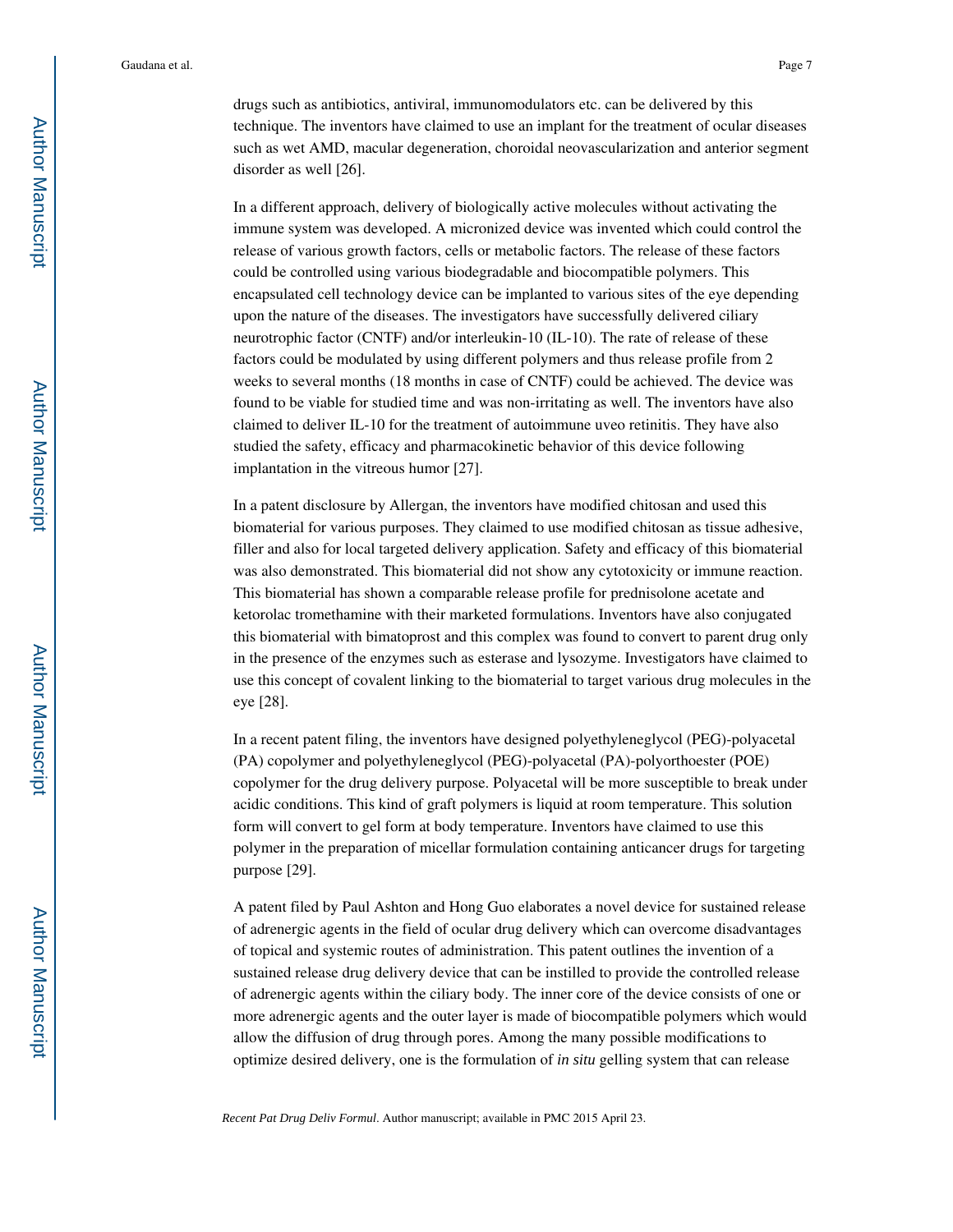the drug for a longer duration. The gelling system consists of the drug, PEG and biocompatible/erodible polymers [30].

#### **Drug Delivery Systems**

In a patent application from our lab, we have attempted non-invasive transscleral delivery by utilizing ultrasonic waves. In a typical experimental setting, an entire assembly that includes an ultrasound device and coupling media which hold drug formulation in coupling well was developed. It also consists of a functional generator connected to an amplifier, a matching network and a transducer. This was placed at particular distance from the sclera. Ultrasonic waves generated by the system would aid in enhancing the porosity of the tissue resulting in higher permeation of the drug across tissue [31].

In another patent to sustain the drug release following ocular administration, the inventors have suspended emulsion comprising hydrophobic agent (cyclosporine A) into hydrophilic gel. They claimed to get a sustained release of a therapeutic agent utilizing carbopol-based bioadhesive gelling system. They have also formulated a molecular dispersion based gel and successfully sustained the release of the cyclosporine A [32].

In an attempt to sustain the release of Pegaptanib, a VEGF inhibiting antibody, researchers from Eyetech Inc. have prepared microparticle-based formulation. This formulation has provided a sustained release profile as compared to the Pegaptanib solution. Pegaptanib, being a protein molecule, has been studied for effect of the formulation variable on biological effect. Researchers observed no change in the biological activity following formulation of microparticle-based system utilizing polymers such as poly (lactic acid) (PLA), poly (glycolic acid) (PGA), and copolymers. They obtained sustained release up to one month without significant burst release of the encapsulated protein drug molecule [33].

In another attempt to sustain the drug release following intravitreal injection, some researchers have developed nanosphere-based formulations. They have administered whole antibody, Fab, and Fab-nanosphere in the rat vitreous and studied kinetics of all of them. They observed faster elimination of a whole antibody and Fab within 1 day while Fabnanospheres were found to retain in the vitreous humor for more than 10 days. They have also observed biological activity of Fab after 28 days of administration. This study shows that the controlled release could be obtained following intravitreal injection of Fabnanospheres [34].

A novel bioadhesive liposomal formulation was designed for topical delivery to enhance the retention time of the applied drug molecule. Cationic lipid was used to formulate liposomal structure. Inventors have evaluated the residence time and drug absorption by putting diclofenac sodium into a liposomal formulation. Conventional phosphatidylcholine-based liposomes could not provide bioadhesion and thus it was hypothesized that drug permeation would be less as compared to bioadhesive liposomal formulation. The inventors have compared concentration of diclofenac following topical administration in different tissues. The concentration of the drug in aqueous humor was significantly higher from bioadhesive liposomal formulation than the drug solution alone.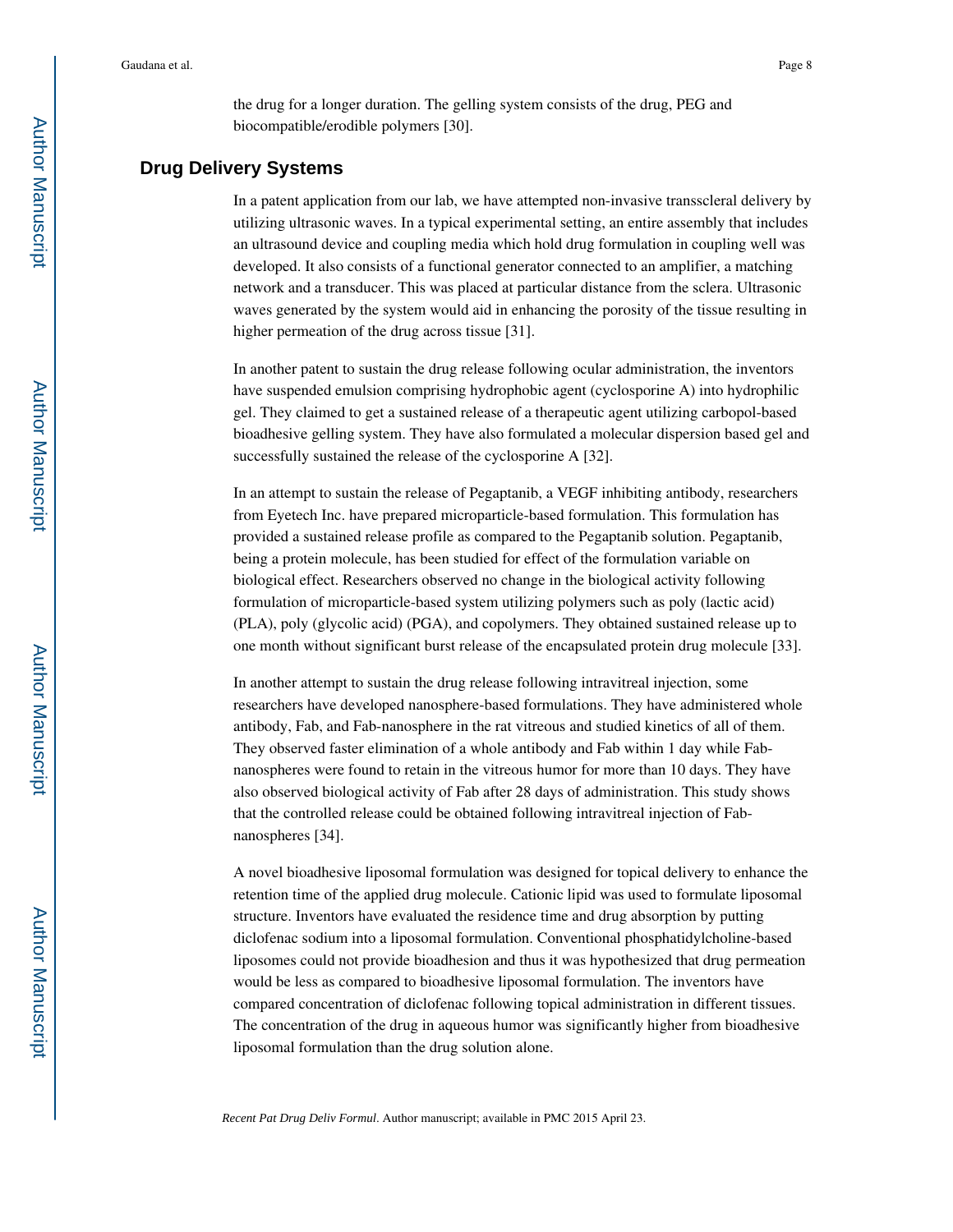The similar pattern was observed for tissues like the irisciliary body and the cornea where 2 and 3.2 times higher concentration was observed, respectively. The inventors have even observed diclofenac in the retina which suggests higher permeation of diclofenac from the liposomal formulation [35].

In a recent attempt to deliver macromolecules in posterior segment ocular diseases such as AMD, researchers have developed a technique to conjugate hydrophilic moiety such as polyethelene glycol (PEG) to a specific functional group of an aptamer. They claimed that this conjugate would interact better with the VEGF than the unmodified aptamer [36].

A recent patent elaborates the inventor's work on deducing the role of emulsion for delivery of drugs to intraocular and periocular regions. O/W type of emulsion with and without drugs was formulated and characterized. The emulsion with Cyclosporin A (CsA) as an active ingredient, oleylamine as cationic lipid, alpha-tocopherol as antioxidant along with blank emulsion without drug was administered intravitreally to animal models. The emulsion with CsA significantly reduced the scores of inflamed eyes as compared to blank emulsion, demonstrating the effectiveness of the formulation [37].

In another attempt to deliver drug for posterior segment ailments, inventors have designed a method to overcome the disadvantages associated with the traditional iontophoretic method. The current problem associated with the iontophoresis is very short half-life of water soluble compounds following administration which requires frequent administration of these compound. Due to this, cost of the treatment increases dramatically and at the same time patient compliance decreases. Investigators of this patent have attempted to address these issues by delivering a depot forming agent along with active agent through iontophoresis. They delivered the active agent and depot forming agent separately. Following administration in the subject, the depot forming agent will make an ionic complex with the active agent resulting in the decreased solubility of active agent. This complex formation would release the active drug slowly and thus sustained release into ocular tissues would be achieved. As per this invention, the depot forming agent should have an opposite charge than the drug molecule. Multiple opposite charges on the depot forming agent would be the preferred one. The inventors have claimed to use various ions such as  $Ca^{+2}$ ,  $Sn^{+2}$ ,  $Fe^{+2}$ ,  $Fe^{+3}$ ,  $Mn^{+2}$ ,  $Mg^{+2}$ ,  $Zn^{+2}$ , NH<sup>+4</sup>, organic anion, chelating agent and other excipients etc. The inventors have also floated the idea of concurrent administration of a vasoconstrictive agent which can actually decrease the clearance of this complex from the desired site resulting in a higher sustained delivery. They have claimed to deliver triamcinolone acetonide and dexamethasone phosphate using this approach [38].

In a recent discovery, the use of cyclodextrin in the topical ophthalmic solution for the delivery of a drug to the posterior segment of the eye has been emphasized. The topical administration has the disadvantages of drainage, lachrymation and presence of corneal barriers that limits the corneal absorption of the drug. Cyclodextrins have been found to provide promising results when formulated with drugs in the form of aqueous suspension. In the current patent, the delivery of a lipophilic corticosteroid was attempted by formulating an aqueous suspension. In one of the experiments, the aqueous isotonic suspension of dexamethasone with β-cyclodextrin was tested for its bioavailability after the topical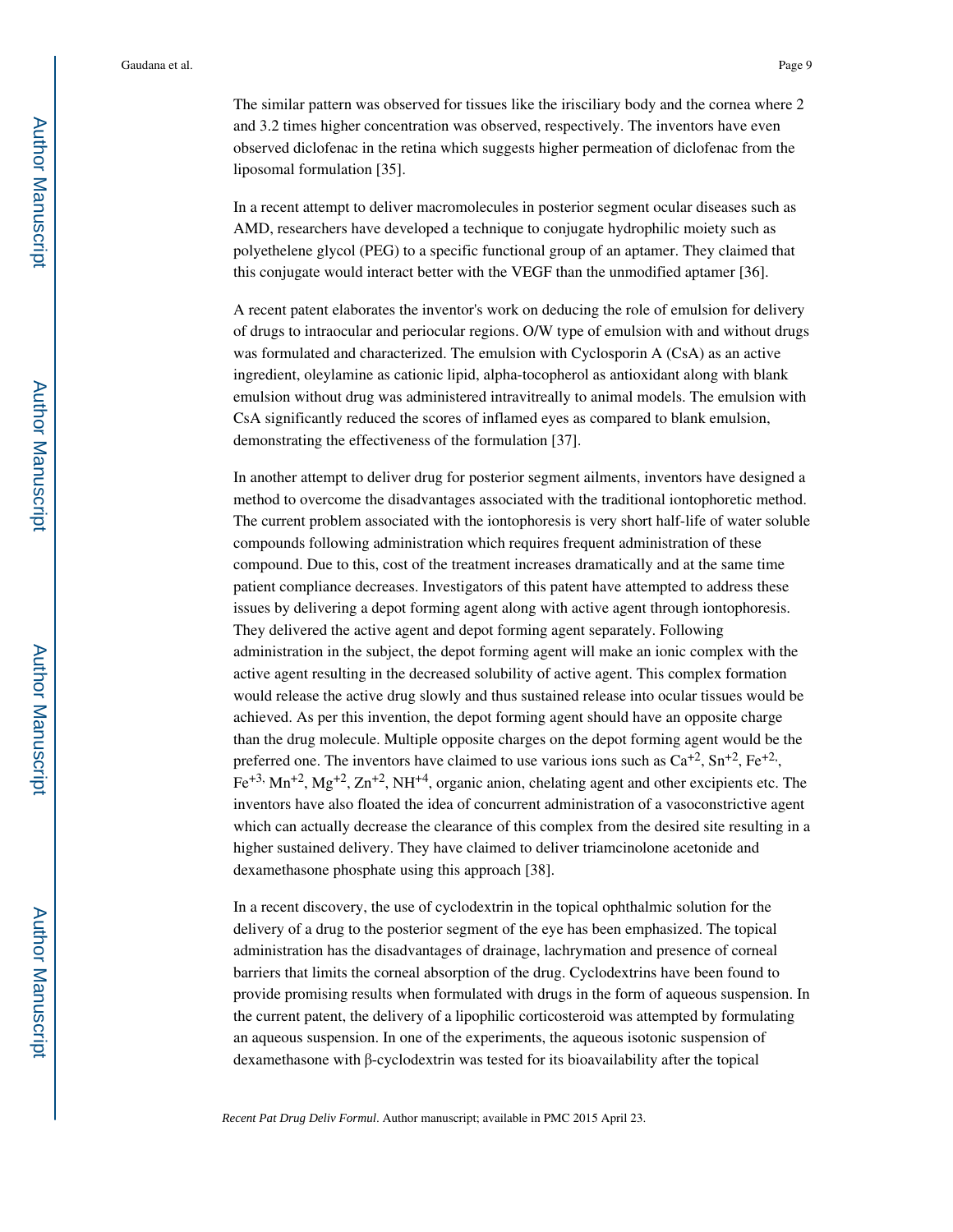administration. About half of the drug administered reaches vitreous (54%) and retina (59%) which demonstrates the efficacy of the formulation in enhancing the bioavailability of the drug [39].

Recent studies have also focused on potential toxicity of nanocarriers on ocular tissues. Various kinds of materials have been investigated to formulate nanoparticles such as chitosan, PLGA, iron oxide, poly-acrylate copolymer (eudragit) and lipids [40]. Toxicity of above mentioned materials after short and long term administration needs to be studied along with various excipients used to formulate nanocarriers. A residual organic solvent used in preparation of nanoparticles may cause severe toxicity to the ocular tissues. Since nanoparticles have a tendency to accumulate following ocular administration, one also needs to understand safety and efficacy following their long term application. Several studies have documented an effort to study acute and chronic toxicity of nanoparticles in animal models using rabbit, mice and rat. A recently published review article summarizes the toxicity studies carried out using above mentioned materials [40].

### **Gene Therapy**

Viral vectors have gained immense popularity as a vehicle to deliver genetic material to particular targeted cells. But this delivery has always suffered from the potential of toxicity associated with it. Later on, with the development of avirulent virus, it was possible to target particular type of the tissue. RR deficient herpes simplex virus-1 (HSV) is among those viruses which has tremendous potential to target genetic material to a specific cell. The desired gene can be expressed in the vector which will later be delivered to a particular cell. In a U.S. patent application, inventors have attempted to incorporate a bovine bFGF gene in RR deficient HSV. This was successfully evaluated in animals. Investigators have claimed to use this concept to deliver growth factors, neurotrophins and cytokines as well [41].

Pigment epithelium-derived factor (PEDF) has been shown to have protective effect against choroidal neovascularization. In an attempt to deliver nucleic acid which encodes PEDF, recombinant adeno-associated viral (rAAV) vector was employed. This vector was hypothesized to enhance pigment epithelium-derived factor expression resulting in decreased CNV. The inventors have also mentioned the process of making this viral vector which includes the selection of promoter, enhancers and other inactive ingredients. The optimized formulation was studied *in vivo* in a mouse model. It was observed that there was a significant reduction in sizes of laser-induced CNV lesions following intravitreal as well as sub-retinal injection of this formulation [42].

Short interfering nucleic acid (siNA), which can modulate the gene expression, can be delivered in an efficient manner across the cell membrane. In a recent patent the cationic polymer was synthesized and complexed with siNA. The nucleic acid to cations ratio could be varied depending on the desirable final charge (neutral, positive and negative nucleic acid-to-cations ratio). In one of the experiments conducted, the siNA molecules were designed as anti-angiogenic agents to target the genes responsible for angiogenesis (VEGFR1, VEGFR2 and VEGFR3). *In vitro* studies have shown 20% decreased level of gene expression following the delivery of the siNA molecules [43].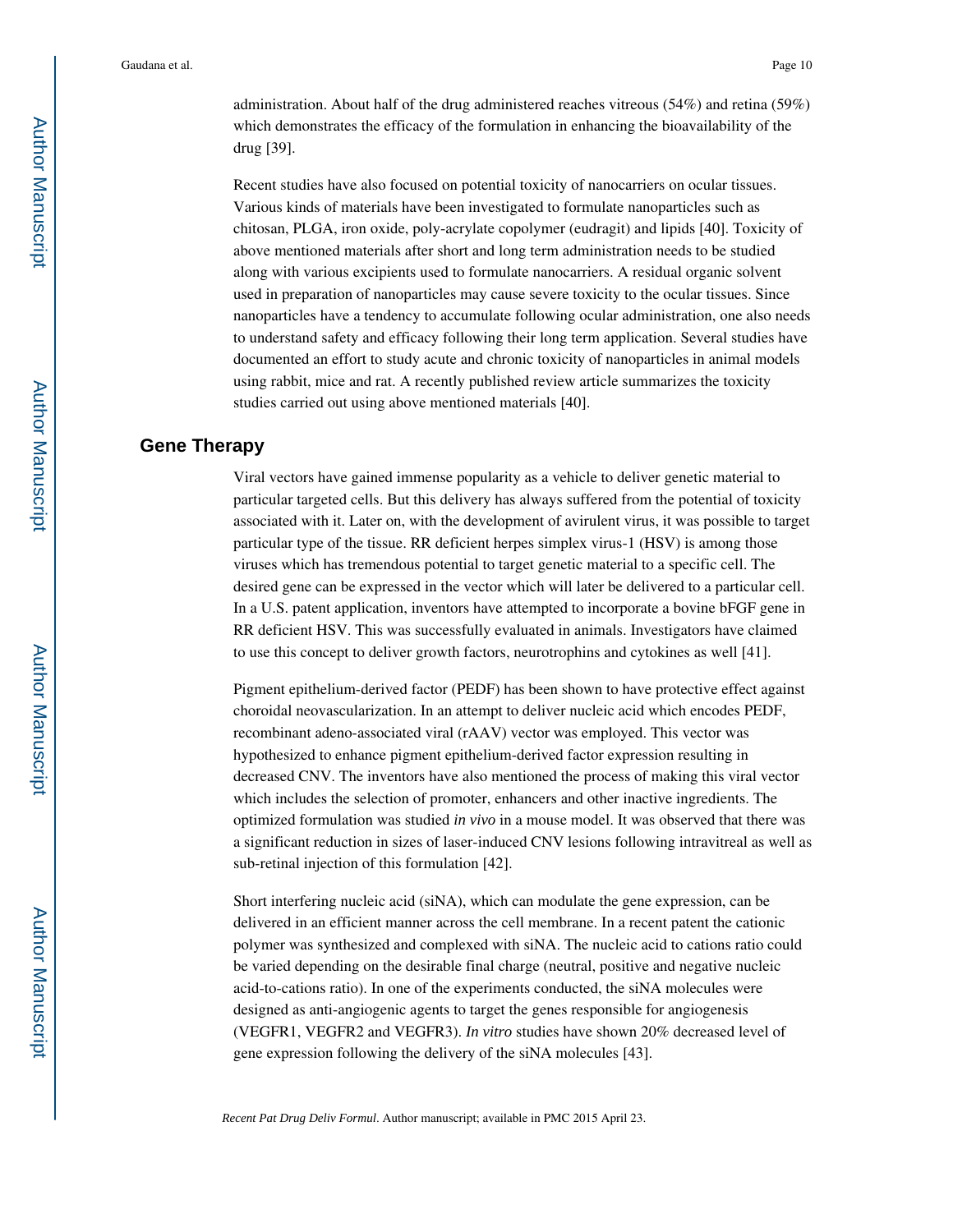Connective tissue growth factor (CTGF) is a secreted cytokine, the over-accumulation of which can result in condition like glaucoma that can increase the intraocular pressure. The extracellular matrix production in trabecular meshwork cells is governed by CTGF. A patent filed by Fleenor *et al*. described that the antagonist of endothelial differentiation gene subfamily 3 receptor (EDG-3) results in less production of CTGF, thereby can be used to treat conditions like glaucoma, macular degeneration etc. Cultured human trabecular meshwork cells were treated with or without CAY10444 (antagonist for EDG-3 receptor). Enzymed linked Immunosorbent Assay (ELISA) was used to estimate the level of secreted PAI-1 protein (Plasminogen activator inhibitor), an extracellular matrix related protein. The result of the experiment has demonstrated successful inhibition of the agonist activity of substrates by CAY1044 [44].

One of the approaches to the nucleic acid delivery to the ocular tissue has been described in the patent filed by Chalberg *et al*. This patent discloses the electron avalanche mediated transfection of nucleic acid in which the permeation into the cell is achieved by the mechanical stress and the electric field. The nucleic acid that enters the cell may encode therapeutic proteins. The application of this technique can be useful in treatment of AMD, CNV and glaucoma. The conjunctival tissues were transfected with the luciferase marker gene with and without the electron avalanche technique. The bioluminescence indicates that the emission from the tissue transfected using the electron avalanche method was 2 folds higher than without using this technique [45].

The targeted and efficient gene delivery to ocular tissue has been described in a recent patent. The use of defective recombinant virus encapsulating the gene of interest can be used to treat ocular genetic pathologies like retinitis pigmentosa and retinal degeneration etc. Moreover, the expression of gene last for more than 50 days and hence proved to be stable. One of the merits in this technique is that it does not produce any cytopathological effects. The patent further describes an experiment based on the delivery of a defective recombinant adenovirus AdRSV Gal. The virus when administered to the anterior chamber resulted in the expression of β-galactosidase activity by endothelial cells. Furthermore, the intravitreal and retrobulbar injections based delivery was also successfully evaluated by the investigators [46]. A brief overview of other gene therapy related developments is shown in Table 4.

A lot of research is currently focused on studying the potential toxicity of viral vectors following ocular administration. Viral vectors may cause undesired adverse and sometimes fatal reaction to various organs of the body. Hence even after exhibiting a great success in animal models, the use of these vectors in human subject requires a careful and critical evaluation.

#### **Current & Future Developments**

Current trends in published as well as filed patents show the immense development ongoing in the different fields related to ocular drug delivery. Adaption of multidisciplinary approach which emerged as a very powerful tool has generated a great momentum in the development of new molecules, delivery systems and devices. Considering the immense cost of development for a new drug molecule, it would be more desirable for pharmaceutical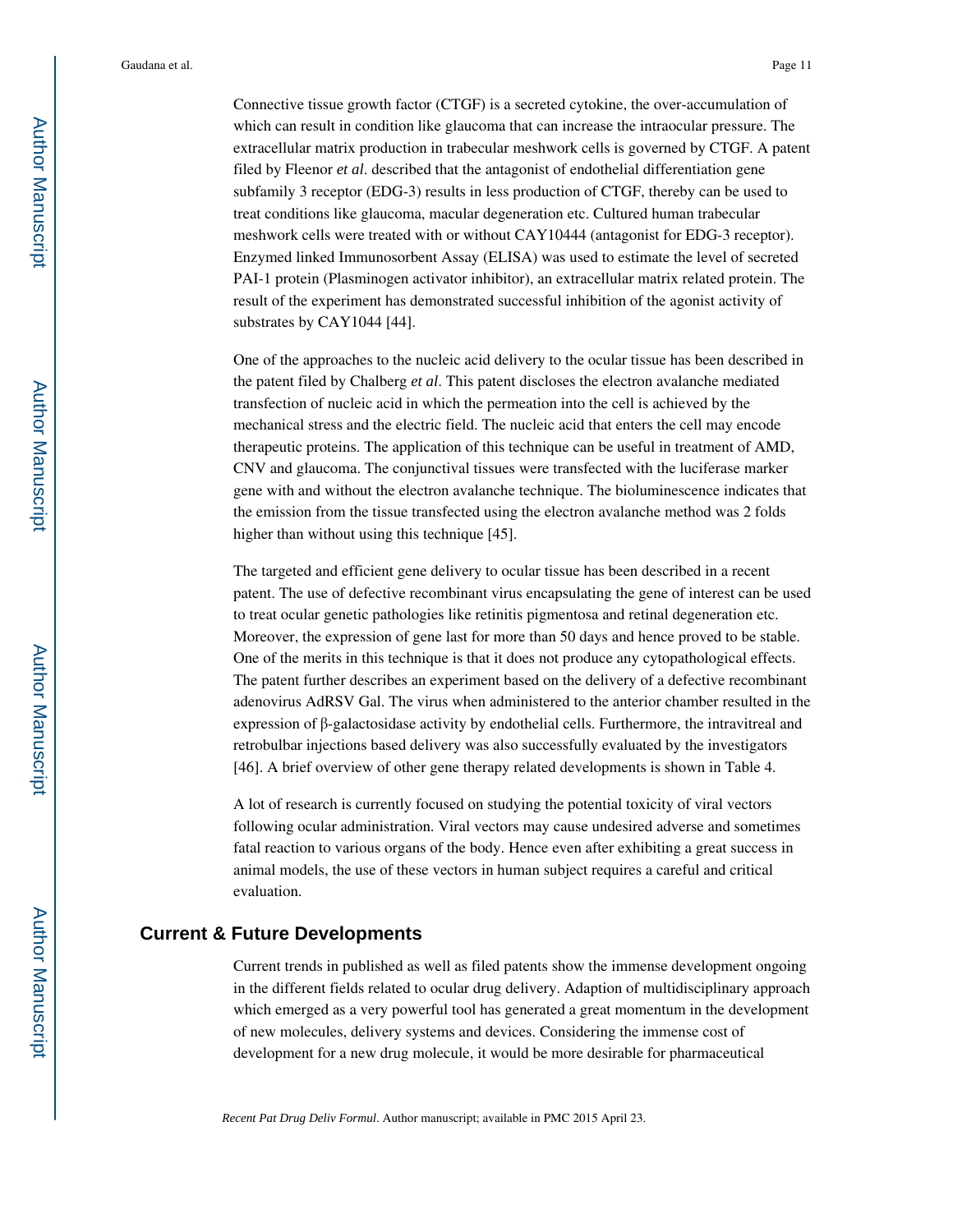industry to focus on minimizing adverse effects of the existing drug molecules and improving their delivery aspects. Sustained and controlled drug delivery systems have been developed and evaluated especially for the posterior segment diseases. Industry-academic collaboration would also serve as a major boost for the development of novel technologies. Delivery of protein and gene based molecules consists of various challenges including safety and efficacy related issues. Currently, very limited literature information is available in this area. By considering the future market potential, we anticipate a steep increase in development in this area. Development of novel polymers, delivery systems and devices would also continue and an immense focus will be given to improve patient compliance and reduce cost of the therapy. Transporter targeted drug delivery has shown promising result for the delivery of many therapeutics. We anticipate involvement of more research groups in the area of identification of various transporters and evaluate their role in studying drug disposition. Various non-invasive drug delivery systems for the treatment of posterior segment ailments following periocular administration have been patented. For this purpose, iontophoresis, microneedle and ultrasound based devices have been investigated. We foresee a lot of development and activities in this field to deliver small and large molecules. However, getting approval from regulatory agencies like FDA for this sort of delivery systems would be a challenge. Many research groups have also claimed to deliver drug to the posterior segment tissues such as retina following topical drug administration. This sort of approach would minimize/eliminate the use of intravitreal and periocular route. However, a lot of research would be required to prove the concept of retinal delivery following topical administration. A nanomicelle based delivery system possesses a great promise in this area. Overall, the current developments happening in the field hold a great future for ocular drug therapy.

#### **Acknowledgments**

Financial support for this work was given by NIH (RO1EY09171-16, RO1EY10659-14).

#### **References**

- 1. Gaudana R, Ananthula HK, Parenky A, Mitra AK. Ocular drug delivery. AAPS J. 2010; 12(3):348– 60. [PubMed: 20437123]
- 2. Barar J, Javadzadeh AR, Omidi Y. Ocular novel drug delivery: Impacts of membranes and barriers. Expert Opin Drug Deliv. 2008; 5(5):567–81. [PubMed: 18491982]
- 3. Duvvuri S, Majumdar S, Mitra AK. Drug delivery to the retina: Challenges and opportunities. Expert Opin Biol Ther. 2003; 3(1):45–56. [PubMed: 12718730]
- 4. Barot M, Gokulgandhi MR, Mitra AK. Mitochondrial dysfunction in retinal diseases. Curr Eye Res. 2011; 36(12):1069–77. [PubMed: 21978133]
- 5. Barot M, Gokulgandhi MR, Haghnegahdar M, Dalvi P, Mitra AK. Effect of emergence of fluoroquinolone resistance on intrinsic expression of P-glycoprotein phenotype in corneal epithelial cells. J Ocul Pharmacol Ther. 2011; 27(6):553–9. [PubMed: 21830912]
- 6. Majumdar S, Mitra AK. Chemical modification and formulation approaches to elevated drug transport across cell membranes. Expert Opin Drug Deliv. 2006; 3(4):511–27. [PubMed: 16822226]
- 7. Gaudana R, Jwala J, Boddu SH, Mitra AK. Recent perspectives in ocular drug delivery. Pharm Res. 2009; 26(5):1197–216. [PubMed: 18758924]
- 8. Naik R, Mukhopadhyay A, Ganguli M. Gene delivery to the retina:Focus on non-viral approaches. Drug Discov Today. 2009; 14(5-6):306–15. [PubMed: 18973824]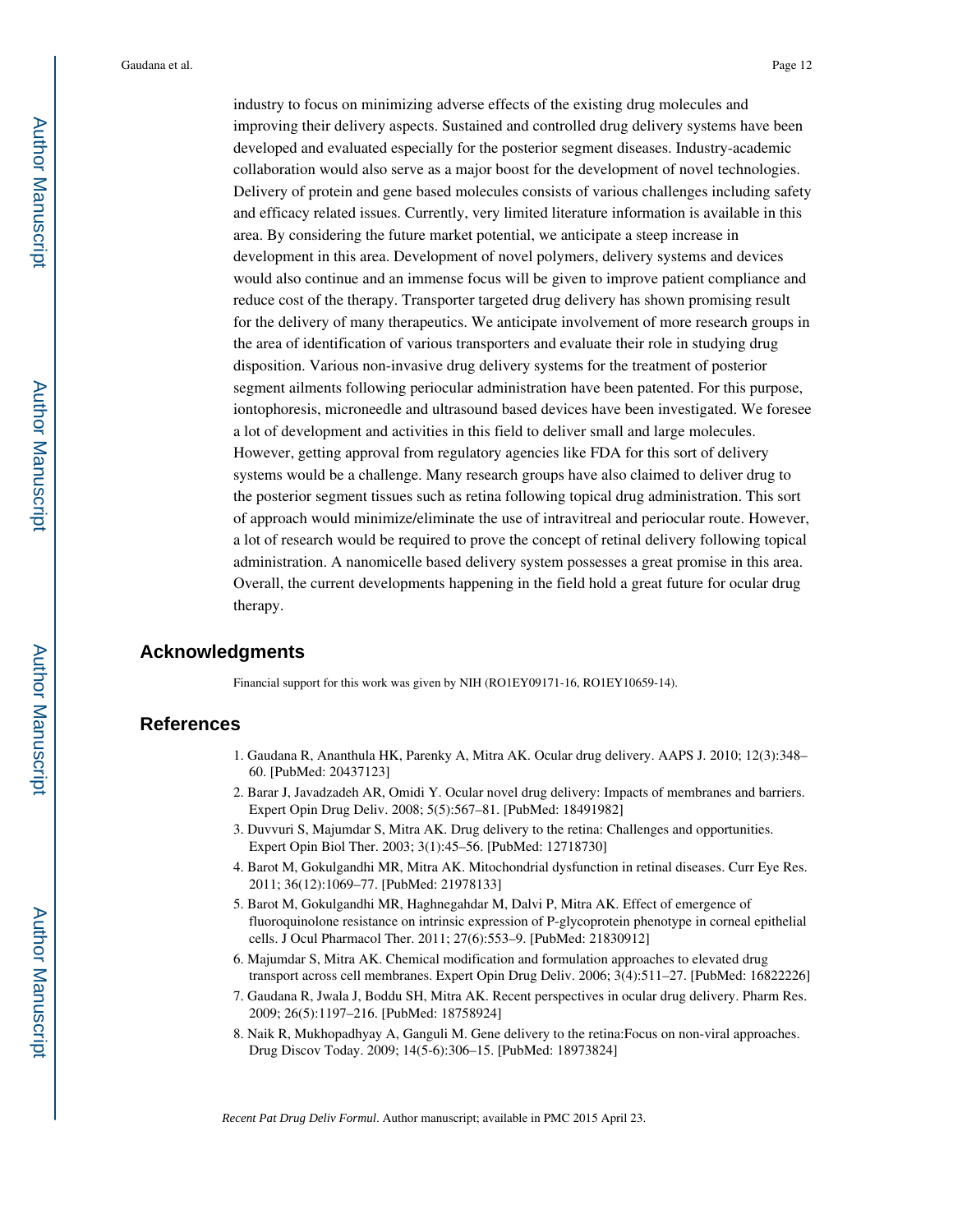- 9. Collier, RJ., Jr; Kapin, MA.; Desantis, L, Jr. Use of beta-adrenoceptor antagonists for the manufacture of a medicament for the treatment of disorders of the outer retina. WO2001043737. 2001.
- 10. Paul Schimmel, KW.; Martin, F. Tryptophanyl-tRNA synthetase-derived polypeptides useful for the regulation of angiogenesis. US2319822. 2007.
- 11. Collier, RJ., Jr; Kapin, MA.; Helliberg, MR.; Dean, AN.; Thomas, R. Compounds with 5-HT1A activity useful for treating disorders of the outer retina. WO2001070222. 2001.
- 12. Donovan, S. Intravitreal botulinum toxin implant. US2004752871. 2004.
- 13. Donello, JE.; Dana, P. Ocular therapy using sirtuin-activating agents. US20060371117. 2006.
- 14. Barker, RC.; Lang, JC.; Stone, RP. Treatment of AMD with combination of ingredients. US2004019577. 2004.
- 15. Cua, DJ.; Kastelein, RA.; Tsai, VT.; Caspi, R.; Silver, P.; Luger, D. Use of IL-23 and IL-17 antagonists to treat autoimmocular inflammatory disease. US2006033840. 2006.
- 16. Matsuoka, H.; Nishimura, K.; Seike, H.; Aono, H.; Murai, M. Angiogenesis inhibitor. US7741346. 2010.
- 17. Kansara V, Hao Y, Mitra AK. Dipeptide monoester ganciclovir prodrugs for transscleral drug delivery: targeting the oligopeptide transporter on rabbit retina. J Ocul Pharmacol Ther. 2007; 23(4):321–34. [PubMed: 17803430]
- 18. Mitra, AK.; Majumdar, So; Jain, R.; Nashed, Y. Peptidyl prodrugs that resist P-glycoprotein mediated drug efflux. US20060135438. 2006.
- 19. Hughes, PM.; Olejnik, O.; Chang-Lin, JE. Compositions and methods for the intraocular transport of therapeutic agents. US7714024. 2010.
- 20. Rothbard, JB.; Wender, PA.; McGrane, PL.; Sista, LVS.; Kirschberg, TA. Compositions and methods for enhancing drug delivery across and into ocular tissues. US20070213277. 2007.
- 21. Garst, Michael E.; A, JS. Methods and compositions for drug delivery. US6350780. 1999.
- 22. Marcus, DM.; Chu, CK. Methods and compositions for treatment of macular and retinal disease. US7259180. 2007.
- 23. Rabinovich-Guilatt, L.; Lambert, G. Use of a steroid prodrug for the treatment of disease of the posterior segment of the eye. US20070280995. 2007.
- 24. Hughes, PM.; Olejnik, O. Delivery of an active drug to the posterior part of the eye via subconjunctival or periocular delivery of a prodrug. US20050009910. 2005.
- 25. Sheibani, N.; Albert, DM. Methods and compositions for treating diseases associated with neovascualrization. US20080076742. 2008.
- 26. Santini, J.; John, T.; Cima, MJ.; Sheppard, NF., Jr; Herman, SJ. Implantable, tissue conforming drug delivery device. US7582080. 2009.
- 27. Kauper, K.; Stabila, P.; Tao, W. Micronized device for the delivery of biologically active molecules and methods of use thereof. US20070154524. 2007.
- 28. Utecht, RE.; Kloster, KL.; Downey, TM.; Haberer, BR.; Youso, PD.; Chang, JN. Novel biomaterials and a method for making and using same. US20080207561. 2008.
- 29. Heller, J.; Schacht, E.; Toncheva, V. PEG-polyacetal and PEG-polyacetal-POE graft copolymers and pharmaceutical compositions. US20060235161. 2006.
- 30. Ashton, P.; Guo, H. Sustained release device and method for ocular delivery of adrenergic agents. US20040208910. 2004.
- 31. Lindgren, D.; Mitra, AK. Ultrasound-mediated transcleral drug delivery. US20080177220. 2008.
- 32. Li, X.; Jasti, B.; Mahalingam, R. Ocular agent delivery systems. US20080132444. 2008.
- 33. Campbell, KM.; Calias, P.; Cook, GP.; Ganley, MA. Controlled release microparticles. WO2007130134. 2007.
- 34. Liu, JJ.; Tseng, YL.; Shih, SF.; Guo, L.; Hong, K. Sustained releasing composition via local injection for treating eye diseases. US20080118500. 2008.
- 35. Hofland, H.; Bongianni, J.; Wheeler, T. Ophthalmic liposome compositions and uses thereof. US20040224010. 2004.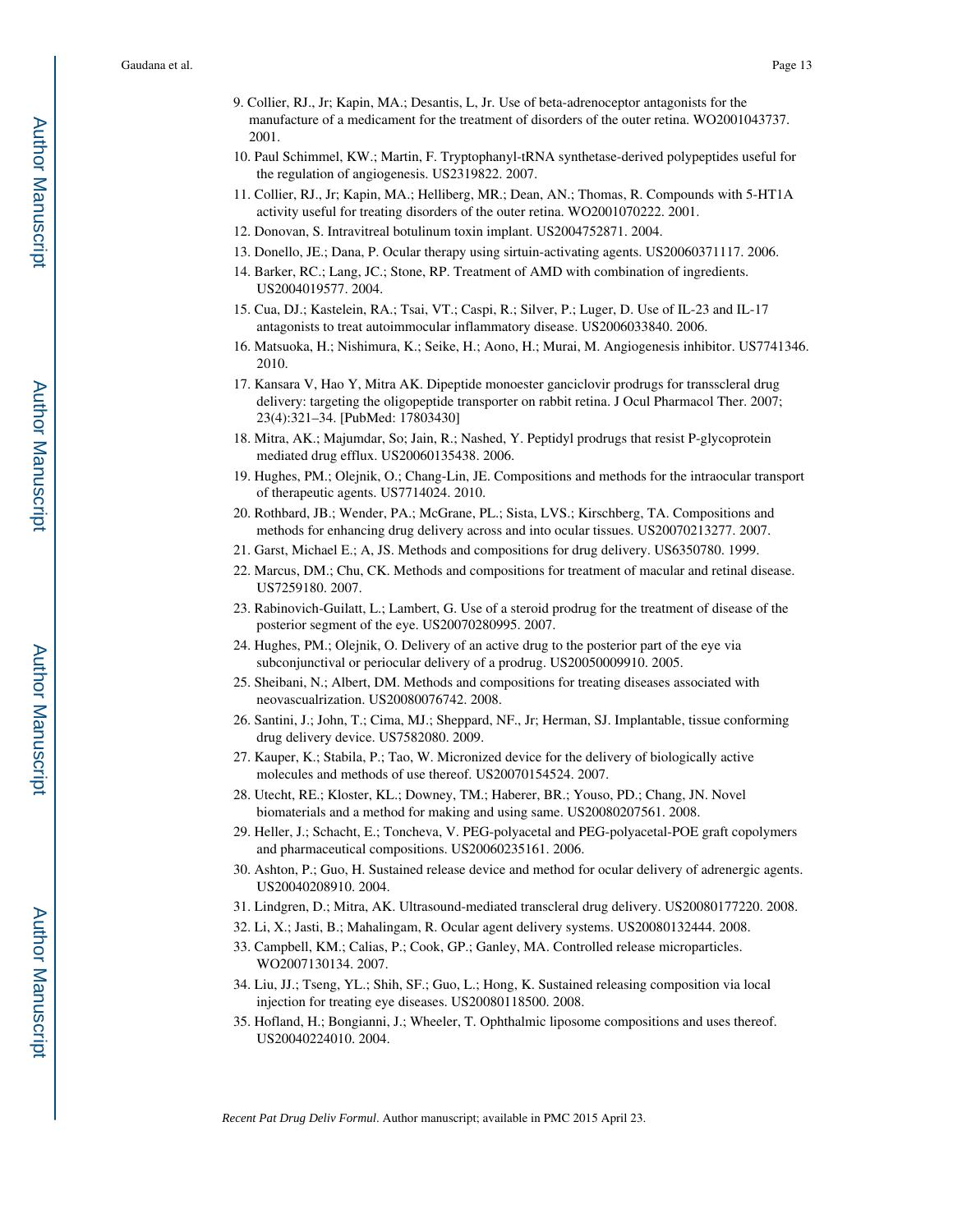- 36. Calias, P.; Cook, GP.; Shima, DT.; Adamis, AP.; Ng, YS.; Robinson, GS.; Turner, DI.; Ganley, MA. Enhanced biologically active conjugates. US20050260651. 2005.
- 37. Rabinovich-Guilatt, L.; De Kozak, Y.; Dubernet, C.; Lambert, G.; Benita, S.; Couvreur, P.; Behar-Cohen, F. Use of emulsions for intra and periocular injections. US20060002963. 2006.
- 38. Higuchi, J.; Li, S.; Kevin, H.; William, I.; Hastings, MS. Methods and devices for sustained invivo release of an active agent. US20060088515. 2006.
- 39. Loftsson, T.; Stefánsson, E. Cyclodextrin nanotechnology for ophthalmic drug delivery. US7893040. 2011.
- 40. Prow TW. Toxicity of nanomaterials to the eye. Wiley Interdiscip Rev Nanomed Nanobiotechnol. 2009; 2(4):317–33. [PubMed: 20077524]
- 41. Brandt, CR.; Kalil, RE.; Agarwala, S. Replication competent, a virulent Herpes simplex virus as a vector for neural and ocular gene therapy. US6106826. 2000.
- 42. Hauswirth, WW.; Campochiaro, PA.; Berns, KI. Raav vector compositions and methods for the treatment of choroidal neovascularization. WO2003080648. 2003.
- 43. Vargeese, C.; Wang, W.; Chen, T.; Sweedler, D.; Haeberli, P. Polycationic compositions for cellular delivery of polynucleotides. US20050222064. 2005.
- 44. Fleenor, DL.; Shepard, AR.; Pang, IH. Antagonists of endothelial differentiation gene subfamily 3 (Edg-3, S1p3) receptors for prevention and treatment of ocular disorders. US20100183629. 2010.
- 45. Chalberg, TWJ.; Blumenkranz, M.; Palanker, DV.; Vankov, A.; Hule, P., JR; Marmor, MF.; Calos, MP. Ocular gene therapy using avalanche-mediated transfection. US20070059835. 2007.
- 46. Briand, P.; Perricaudet, M. Recombinant adenoviruses and use thereof in gene therapy for treating eye diseases. US20030086907. 2003.
- 47. Belanger, DB. Omega chain modified 15-hydroxyeicosatetraenoic acid derivatives and methods of their use for the treatment of dry eye. US6326499. 2001.
- 48. Klimko, PG.; Hellberg, MR.; Falck, JR.; Conrow, RE. Hydroxyeicosatetraenoic acid analogs and methods of their use in treating dry eye disorders. US6552084. 2003.
- 49. Klagsbrun, M.; Soker, S. Peptide antagonists of vascularendothelial growth factor. US6777534. 2004.
- 50. Haddox, JL.; Pfister, RR.; Blalock, JE.; Villain, M. Synthetic complementary peptides and ophthalmologic uses thereof. US6762166. 2004.
- 51. Old, DW.; Dinh, DT. Piperidinyl prostaglandin e analogs. US20050164990. 2005.
- 52. Woodward, DF.; Krauss, AH.; Burk, RM.; Holoboski, M.; Posner, MF. EP4 agonists as agents for lowering intraocular pressure. US20040102499. 2004.
- 53. Graff, G.; Hellberg, MR.; Yanni, JM. Method of treating ocular inflammatory and angiogenesisrelated disorders of the posterior segment of the eye using an amide derivative of flurbiprofen or ketorolac. US20020183376. 2002.
- 54. Spina, J.; W, MK. Intralenticular cataract surgery. US4078564. 1978.
- 55. First, ER. Methods and compositions for treating eye disorders. US20040234532. 2004.
- 56. Fleiszig, SMJ.; McNamara, NA. Use of lipopolysaccharides to manage corneal infections and wounds. US6984622. 2006.
- 57. Dreyer, EB. Calcium blockers to treat proliferative vitreoretinopathy. US20030060510. 2003.
- 58. Dinh, D. Prostaglandin Analogs. US7427614. 2008.
- 59. Pershadsingh, H. 1,2-Dithiolane derivatives. US6127394. 2000.
- 60. Borchardt, AJ.; Kania, RS.; Palmer, CL. Indazole compounds and pharmaceutical compositions for inhibiting protein kinases, and methods for their use. US7053107. 2006.
- 61. Kiehlbauch, CC.; Chastain, JE.; Leavitt, DP.; Berardi, RL. Counter pressure device for ophthalmic drug delivery. US20060047255. 2006.
- 62. Charles, ST. Vitreoretinal instrument. US7141048. 2006.
- 63. Franklin, A. Trans-scleral drug delivery method and apparatus. US20050197637. 2005.
- 64. Robinson, MR.; Csaky, KG.; Yuan, P.; Sung, C.; Nussenblatt, RB. Ocular therapeutic agent delivery devices and methods for making and using such devices. US20030175324. 2003.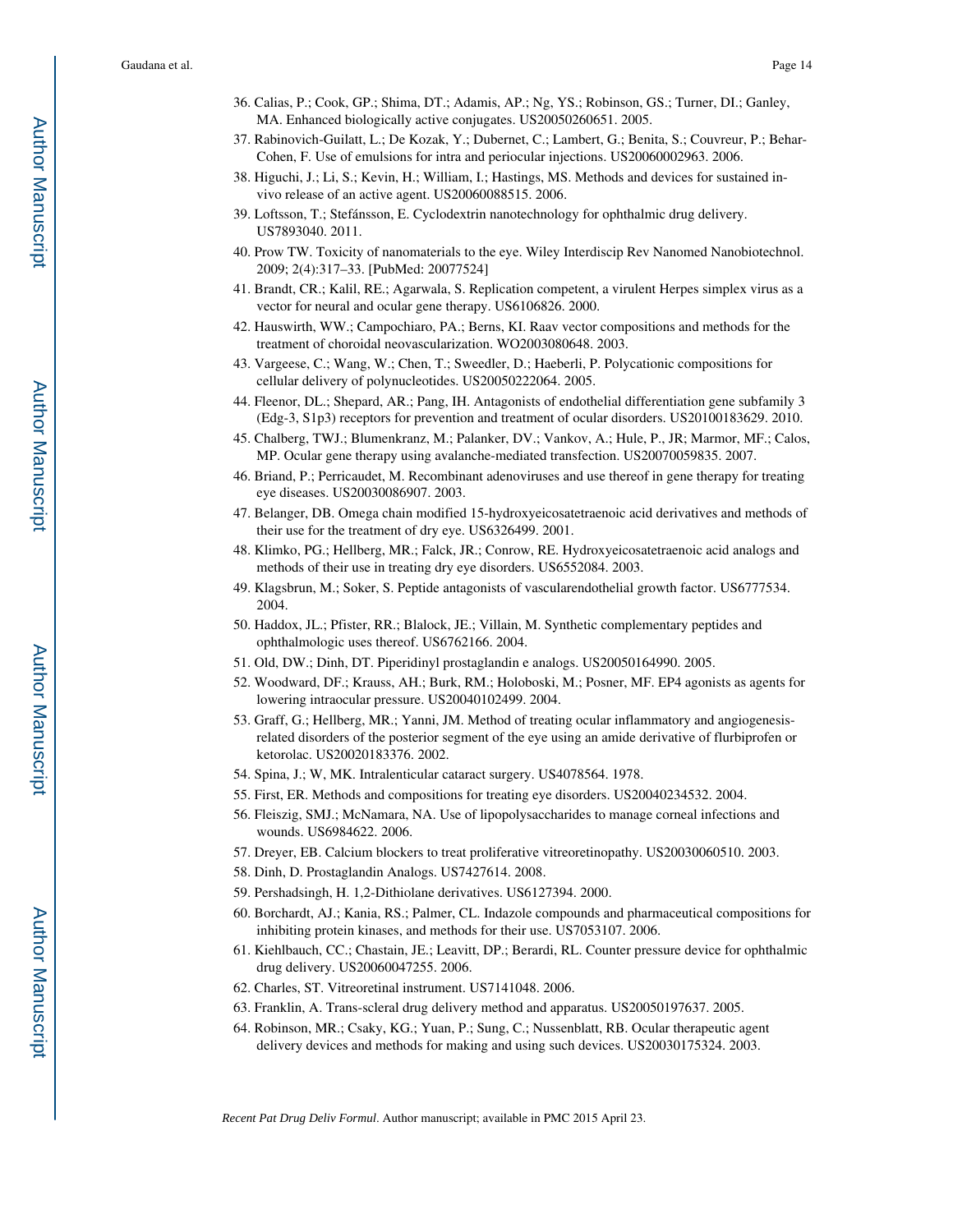- 65. Wong, V.; Kochinke, F. Formulation for controlled release of drugs by combining hyrophilic and hydrophobic agents. US7048946 B1. 2006.
- 66. Wong, VG.; Hu, MWL. Methods for treating inflammation-mediated conditions of the eye. US20040057979. 2004.
- 67. Wong, VG. Methods for reducing or preventing transplant rejection in the eye and intraocular implants for use therefor. US20040137034. 2004.
- 68. Zhou, SQ.; Wilcox, CD.; Liau, C.; Valyunin, I. Crystalline polymeric compositions for ophthalmic devices. US20020161437. 2002.
- 69. Wong, VG.; Berger, DE, Jr. Controlled-release biocompatible ocular drug delivery implant devices and methods. US6331313. 2001.
- 70. Abreu, MMAM. Contact device for placement in directapposition to the conjunctive of the eye. US6312393. 2001.
- 71. Karakelle, M.; Brunstedt, MR. Carrageenan viscoelastics for ocular surgery. US20040019010. 2004.
- 72. Elson, CM.; Kydonieus, A.; Adherent, N. O-Carboxymethylchitosan drug delivery devices for moist tissue and methods of their use. US6809085 B1. 2004.
- 73. Steven, B.; Renner, MJ. Drug delivery device. US7211272. 2007.
- 74. Greenberg, R. Implantable drug delivery device. US20020188282. 2002.
- 75. Ousler, GW.; Chapin, MJ.; Abelson, MB. Use of neurotransmitters and neuropeptides for the treatment of dry eye diseases and related conditions. US20080261890. 2008.
- 76. Gadd, ME.; Graff, G. Modulation of polysialylated neural adhesion molecules (Psa-ncam) as a regulator of ocular disease. US20080132451. 2008.
- 77. Bartels, Stephen P.; L, TT.; S, Afshin; L, Yongqing. Delivery system for antiangiogenic and antiinflammatory pharmaceuticals and method of use. US20080125377. 2008.
- 78. Alam, A.; Reichel, E.; Busbee, B. Aqueous gel formulation and method for inducing topical anesthesia. US20080020044 A1. 2008.
- 79. Furfine, E.; Dix, D.; Graham, KS.; Frye, K. VEGF antagonist formulations suitable for intravitreal administration. US20070293432. 2007.
- 80. Prausnitz, MR.; Jiang, N.; Edelhauser, HF. Method for drug delivery to ocular tissue using microneedle. US20070260201. 2007.
- 81. Yamamoto, R.; Conston, SR.; Sierra, D. Apparatus and formulations for suprachoroidal drug delivery. US20070202186A1. 2007.
- 82. Bhushan, R.; Gin, JB. Prevention and treatment of ophthalmiccomplications of diabetes. US20100069335. 2010.
- 83. Dor, PJ.; Mudumba, S.; Nivaggioli, T.; Weber, DA. Formulationsfor ocular treatment. US20060182771. 2006.
- 84. Carrasquillo, KG.; Adamis, AP.; Miller, JW.; Gragoudas, ES. Drug delivery systems and use thereof. US20050175708. 2005.
- 85. Chen, J.; Liu, Y. Pharmaceutical compositions and methods for treating immune-response associated diseases of the surface and the anterior segment of the eye. US20030212090. 2003.
- 86. Thornion, SP.; Troyer, E. Treatment for dry eye syndrome. US20060088600. 2006.
- 87. Gorsek, WF.; Boynton, B. Eyesight enhanced maintenance composition. US6649195. 2003.
- 88. Abelson, MB.; Gomes, PJ.; Chapin, MJ. Novel topical ophthalmic formulations. US20050239745 A1. 2005.
- 89. Lin, HR.; Sung, KC. Ophthalmic drug delivery formulations and method for preparing the same. US6511660. 2003.
- 90. Inana, G.; McLaren, M. Methods and compositions for detecting and treating retinal diseases. US20090144839. 2009.
- 91. Stout, JT.; Appukuttan, B. Lentiviral vector-mediated gene transfer and uses thereof. US20060062765. 2006.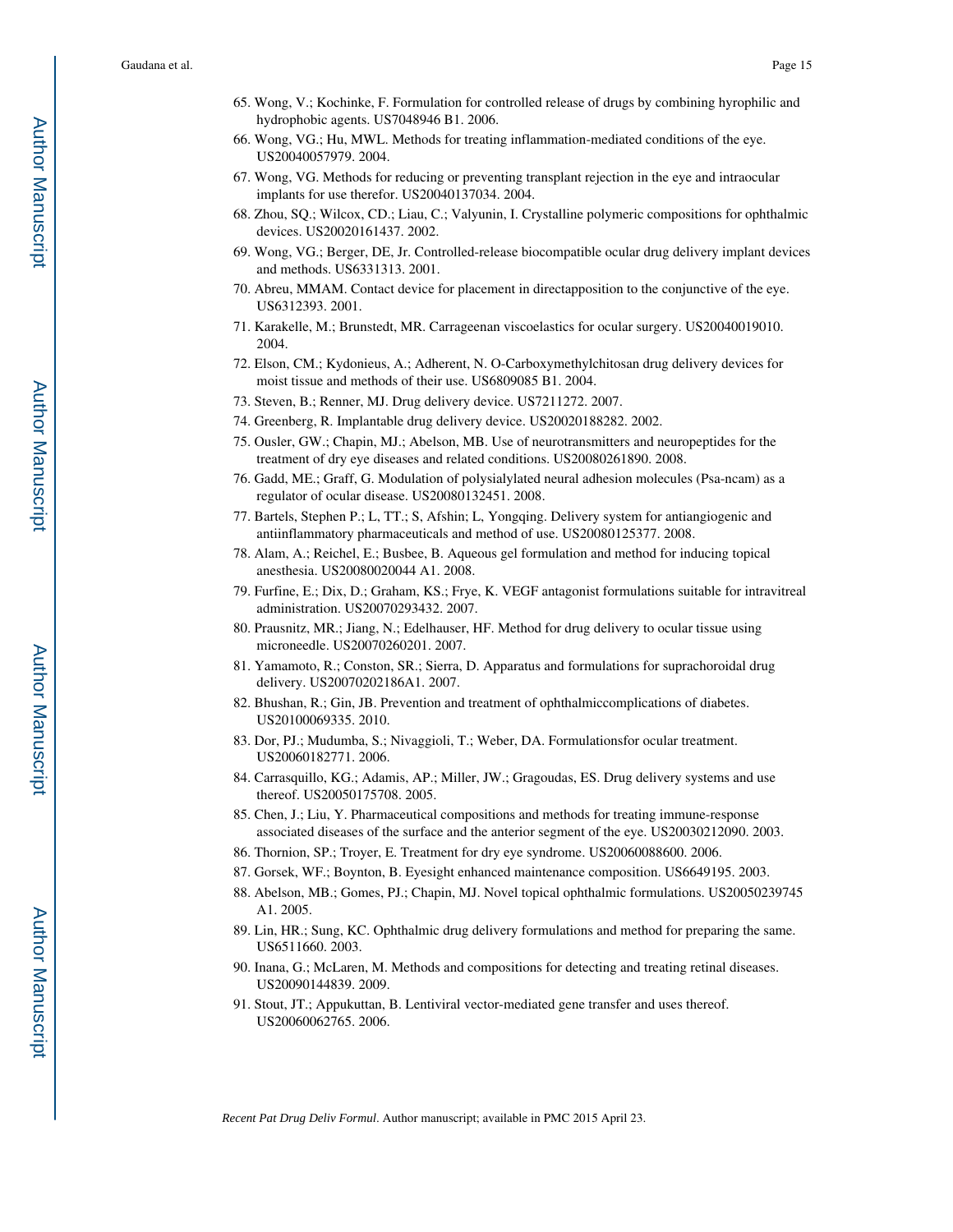- 92. Davidson, B.; Jolly, DJ.; Sauter, SL.; Stein, CS.; Dubensky, TW., Jr; Heth, JA. Use of recombinant gene delivery vectors for treating or preventing lysosomal storage disorders. US20030223963. 2003.
- 93. Manning, WCJ.; Dwarki, VJ.; Rendahl, K.; Zhou, S.; McGee, L.; Lau, D.; Flannery, JG.; Miller, SS.; Wang, F.; Di Polo, A. Use of recombinant gene delivery vectors for treating or preventing diseases of the eye. US20020194630. 2002.
- 94. Bech-Hansen, T.; N, Margaret J. Retinal calcium channel (alpha)1F-subunit gene. US6670465. 2003.
- 95. Murray, JC.; S, E. Methods and compositions for the diagnosis and treatment of cataracts. US6306586. 2001.
- 96. Feinstein, E.; Skaliter, R. Inhibitors of RTP801 and their use in disease treatment. US20110098337. 2011.
- 97. Jorgensen, JR. Treatment of Retinopathies using Gfra3 agonists. US20080260702. 2008.
- 98. Feinstein, E.; Mett, I. Therapeutic uses of inhibitors of RTP801L. US20100168204. 2010.
- 99. McDaniel, DH. System and method for photodynamic cell therapy. S20060265030. 2006.
- 100. Yanni, JM.; Gamache, DA.; Miller, ST. Treatment of dry eye restoring 15-lipoxygenase activity to ocular surface cells. US20060217325. 2006.
- 101. Walter, MA.; Jordan, T.; Raymond, V. Novel mutations in the freac3 gene for diagnosis and prognosis of glaucoma and anterior segment dysgenesis. US20030013087. 2003.
- 102. DeHazya, P.; Chen, W. Gene therapy for dry eye syndrome. US20030087850. 2003.
- 103. Flannery, JG.; Hauswirth, WW. Expression of glial-derived neurotrophic factor for treatment of diseases of the eye. US20030129164. 2003.
- 104. Heller, R.; Jaroszeski, MJ.; Gilbert, RA.; Hauswirth, WH. electroporation device and method for delivery to ocular tissue. S20050277868. 2005.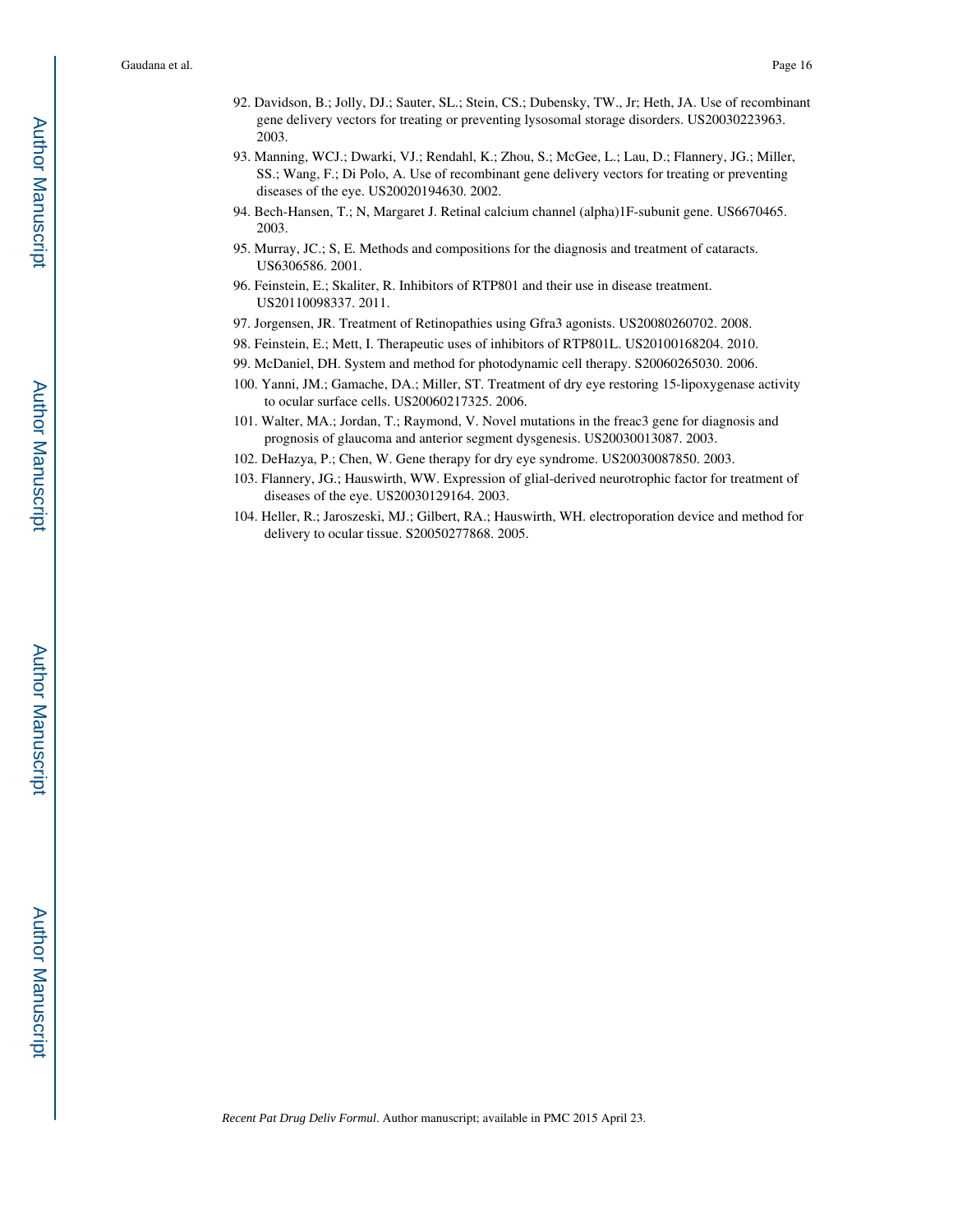

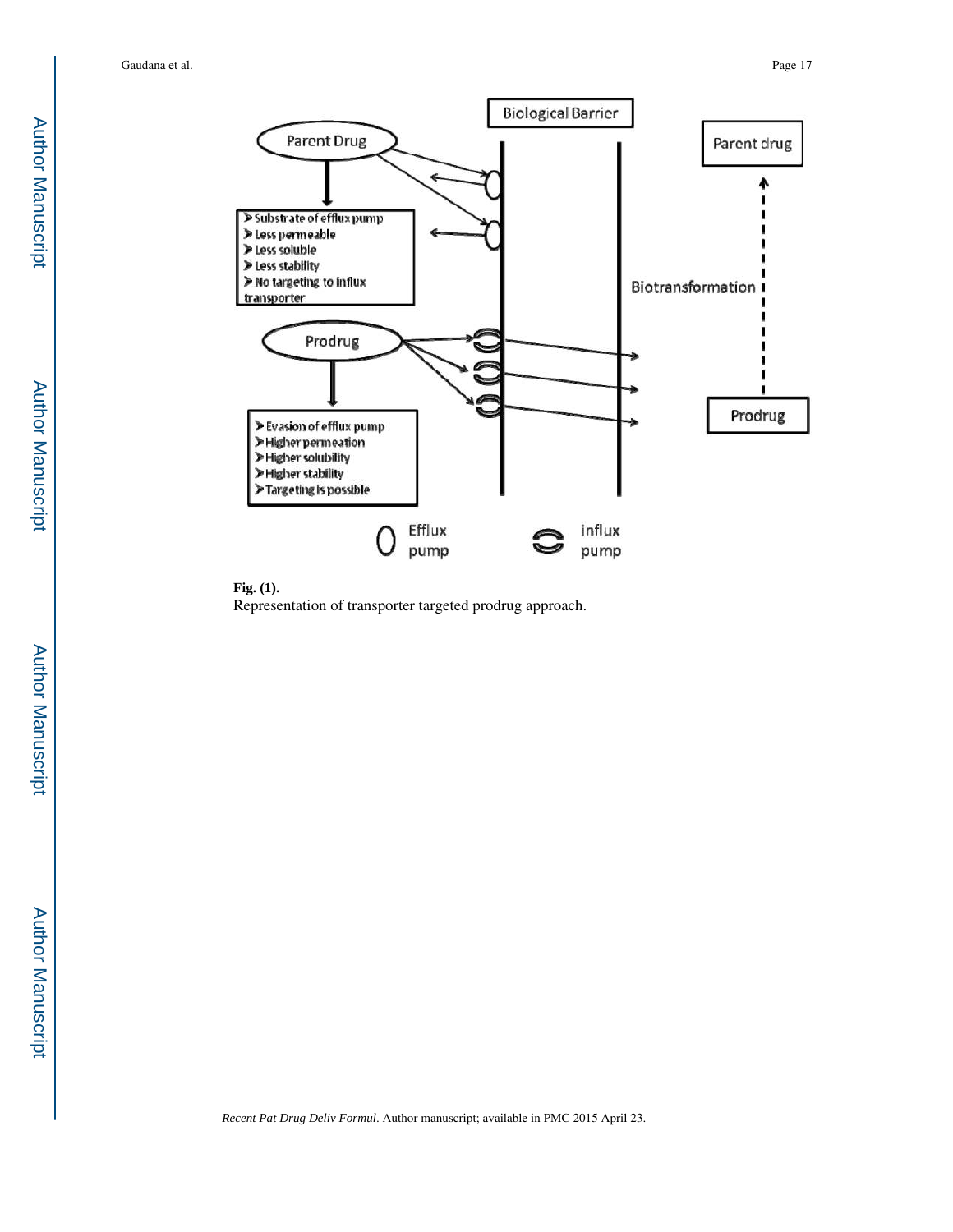

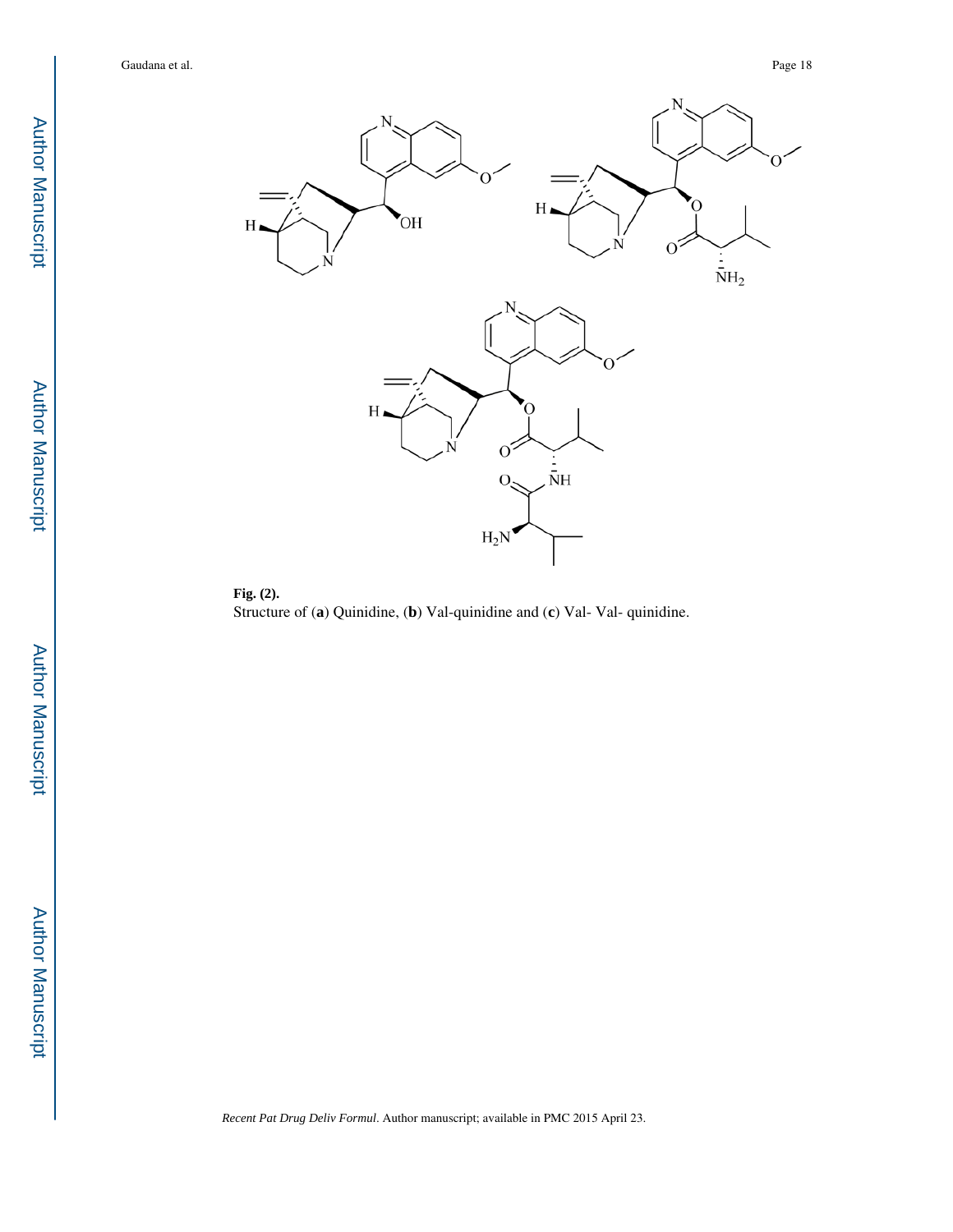**Table 1 Development of new molecules and their therapeutic implications**

| <b>Specification of New Molecule</b>                                                                                           | <b>Usefulness in Diseases Condition</b>                                        | Ref      |
|--------------------------------------------------------------------------------------------------------------------------------|--------------------------------------------------------------------------------|----------|
| Synthesis of hydroxyeicosatetraenoic acid and Omega chain modified 15-<br>hydroxyeicosatetraenoic acid derivatives             | Dry eye                                                                        | [47, 48] |
| Novel isolated polypeptides were designed                                                                                      | AntiVEGF activity and inhibition of HUVEC cell<br>proliferation                | [49]     |
| A series of peptides were developed which can bind to pro-gly-pro<br>sequence of polymorphonuclear leukocyte chemoattractants. | Alkali-injured eyes and other types of ocular diseases.                        | [50]     |
| A series of Piperidinyl prostaglandin E analogs were developed                                                                 | Glaucoma                                                                       | [51]     |
| EP 4 agonist                                                                                                                   | Glaucoma                                                                       | $[52]$   |
| Topical administration of amide derivatives of flurbiprofen and ketorolac                                                      | Ocular inflammation and angiogenesis                                           | [53]     |
| Concentrated enzymatic solution of trypsin                                                                                     | To remove nuclear, cortical and subcapsular regions<br>of the cataractous lens | [54]     |
| Clostridial toxin                                                                                                              | Ocular inflammation or Uveitis                                                 | [55]     |
| Lipopolysaccharides which enhances the level of polypeptide.beta.<br>defensin-2 (hBD-2)                                        | Corneal infections and wounds                                                  | [56]     |
| Calcium blockers were found to inhibit migration of glutamate and RPE<br>proliferation                                         | Proliferative vitreoretinopathy.                                               | [57]     |
| Prostaglandins analogues                                                                                                       | Glaucoma                                                                       | [58]     |
| Dithiolane derivatives were designed to inhibit peroxisome proliferator-<br>activated receptor-alpha and gamma                 | Posterior segment ailments                                                     | [59]     |
| Indazole derivatives, which act as inhibitor of tyrosine kinase                                                                | Posterior segment ailments                                                     | [60]     |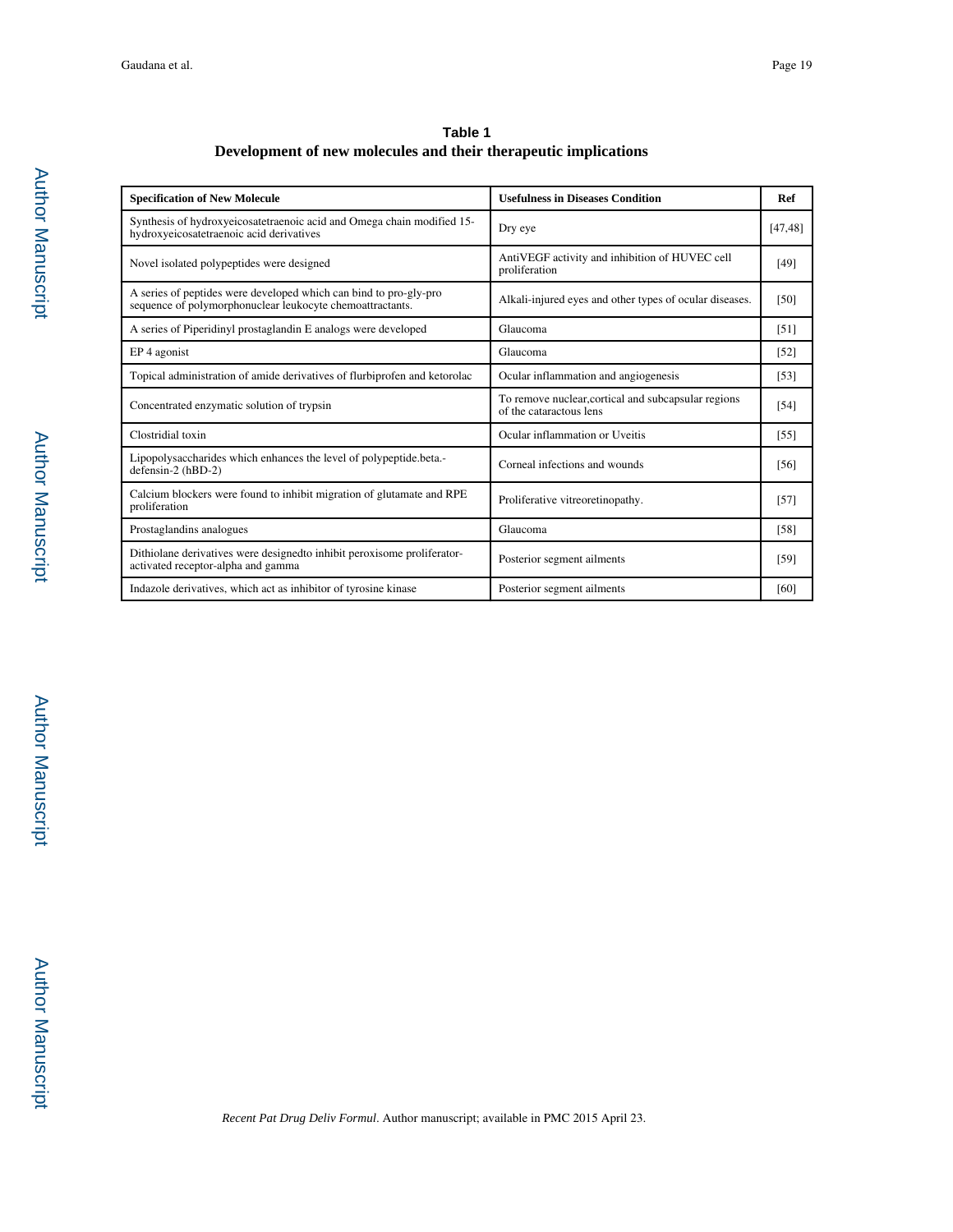| Table 2                                                     |  |
|-------------------------------------------------------------|--|
| Recent advancement in designing ocular devices and implants |  |

| <b>Novelty Claimed in Designing Devices and Implants</b>                                                                                                                                                                                                         | Ref    |
|------------------------------------------------------------------------------------------------------------------------------------------------------------------------------------------------------------------------------------------------------------------|--------|
| A counter pressure device was designed to prevent reflux and facilitate placement of drug to the site of administration                                                                                                                                          | [61]   |
| A device was developed to facilitate removal of subretinal fluid and to perform fluid exchange in vitreoretinal surgery                                                                                                                                          | [62]   |
| A device comprising an insert stabilizer, an interlock opening and a replaceable implant was developed to deliver drug by trans-scleral<br>route.                                                                                                                | [63]   |
| An implantable device which provides single and dual mode drug release following administration into periocular and intravitreal route<br>has been fabricated.                                                                                                   | [64]   |
| An implant was developed to sustain and control the release of a hydrophobic and hydrophilic drug molecule (Dexamethasone and<br>Ciprofloxacin HCL respectively) where the hydrophilic drug molecule could act as release modulator for hydrophobic drug moiety. | [65]   |
| A biodegradable implant was developed to control the release of dexamethasone at 0.05 and 0.03 mu.g/ml for 2 days and 3 weeks<br>respectively following intravitreal administration for the treatment of ocular inflammation.                                    | [66]   |
| A bioerodible implant encapsulated dexamethasone in PLGA was developed to reduce transplant rejection                                                                                                                                                            | [67]   |
| Intraocular implant, lenses, corneal inlays were formulated which were made up of crystalline or semi-crystalline polymeric materials<br>for the treatment of various ocular ailments                                                                            | [68]   |
| A control release biocompatible device was fabricated containing drug such as dexamethasone and ganciclovir which were encapsulated<br>in impermeable polymer                                                                                                    | [69]   |
| A tonometer system was developed to measure applanation and hemodynamics of the eye such as ocular blood flow and pressure in the<br>ocular blood vessels.                                                                                                       | [70]   |
| A novel carrageenan based transitional viscoelastics was disclosed which will not enhance IOP in the eye following surgery                                                                                                                                       | $[71]$ |
| A novel bioadhesive drug delivery system was developed to deliver timolol maleate by using NOCC as adherent in the treatment of<br>glaucoma                                                                                                                      | $[72]$ |
| A device containing drug in the impermeable holder (made up of silicon) was designed for intraocular administration.                                                                                                                                             | $[73]$ |
| An implantable device containing, a pump and a reservoir with soft and smooth surface to minimize stress was developed to deliver<br>drug to the retina.                                                                                                         | [74]   |

Author Manuscript

Author Manuscript

Author Manuscript

Author Manuscript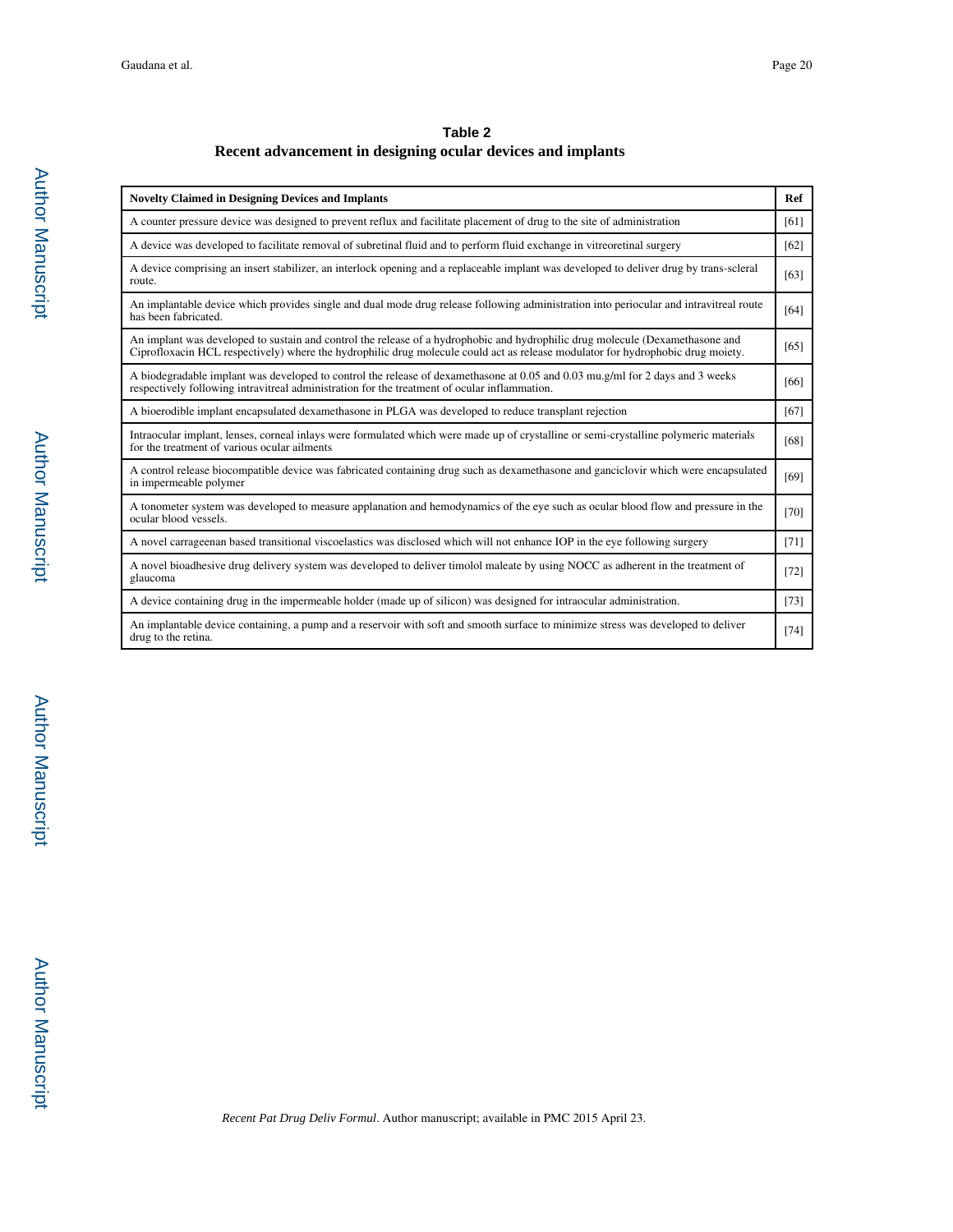|                                                     | Table 3 |  |
|-----------------------------------------------------|---------|--|
| Novel ocular formulations and drug delivery systems |         |  |

| <b>Characteristic of the Formulation</b>                                                                                                | <b>Usefulness in Diseases</b>                      | Ref    |
|-----------------------------------------------------------------------------------------------------------------------------------------|----------------------------------------------------|--------|
| Neurotransmitters and neuropeptides were designed to deliver by topical route                                                           | dry eye diseases                                   | $[75]$ |
| Polysialic acid-neural cell adhesion molecule (PSA-NCAM) modulators (INF, EGF,<br>NGF) were topically delivered                         | dry eye diseases                                   | $[76]$ |
| BOL-303213-X, was delivered by putting into various dosage form such as solution,<br>suspension, insitu gel etc                         | Anti-angiogenic, anti-inflammatory                 | [77]   |
| Lidocaine HCL based aqueous gel was developed                                                                                           | Local anesthesia                                   | $[78]$ |
| Stable liquid and lyophilized formulation of anti-VEGF was developed for intravitreal<br>injection                                      | Treatment of posterior segment diseases            | $[79]$ |
| A hollow microneedle was designed to deliver drug to sclera and corneal stroma.<br>Delivery of micro/nanoparticle was also mentioned    | both the segments                                  | [80]   |
| Suprachoroidal delivery of small and macromolecule encapsulated in particulate<br>delivery                                              | posterior segment diseases                         | [81]   |
| An eye drop based dosage form containing the metal chelator (EDTA) and the transport<br>enhancer (methylsulfonylmethane) was developed. | Diabetic condition                                 | $[82]$ |
| A self-emulsifying formulation containing rapamycin was developed                                                                       | posterior segment diseases                         | [83]   |
| Microparticulatre based formulation having an aptamer (EYE001) was designed                                                             | Wet AMD                                            | [84]   |
| Topical eye drop and ointment was developed to deliver tacrolimus                                                                       | immune-related diseases of the anterior<br>segment | [85]   |
| Oral dosage form containing nutrients such as omega-3 and omega-6 essential fatty<br>acids was invented                                 | Dry eye diseases                                   | [86]   |
| Nutreint dosage form containing vitamins, minerals, phytonutrients and amino acids<br>was developed                                     | both the segments                                  | $[87]$ |
| Topical formulations of ketotifen fumarate was invented                                                                                 | antiallergenic agents                              | [88]   |
| Gelling based formulation of pilocarpine HCL was obtained by combining of Carbopol<br>and Pluronic polymers                             | Glaucoma                                           | [89]   |

INF (Insulin-like growth factor), EGF (Epidermal growth factor), NGF (Nerve growth factor), VEGF (Vascular endothelial growth factor)